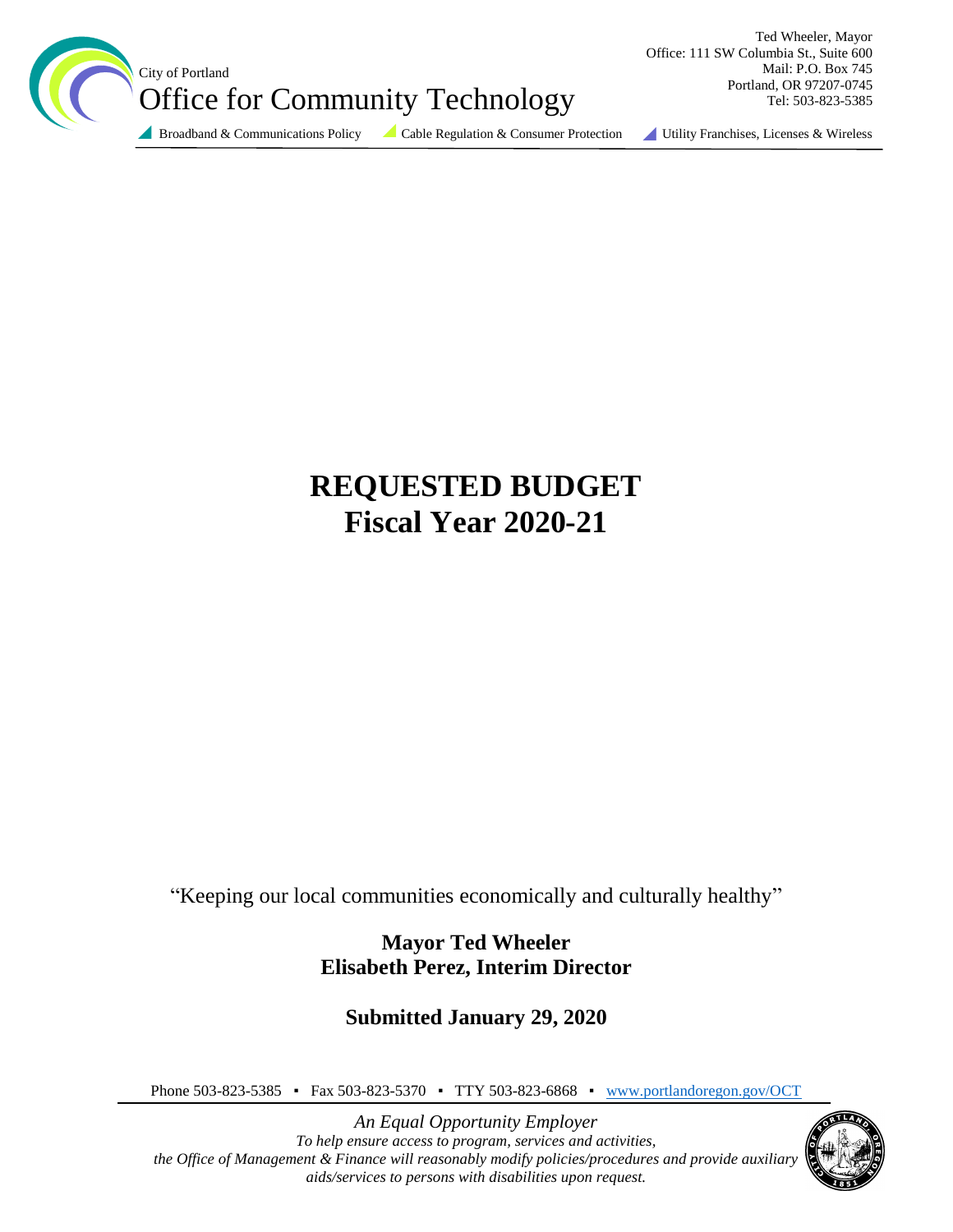

Office of Mayor Ted Wheeler City of Portland

To: **Commissioner Chloe Eudaly Commissioner Amanda Fritz Commissioner Jo Ann Hardesty Auditor Mary Hull Caballero City Budget Office** 

#### From: Mayor Ted Wheeler

Date: January 18, 2020

#### RE: Office for Community Technology FY20-21 Requested Budget

I am pleased to convey to you the Office for Community Technology Requested Budget for FY19-20. The office plays a critical role in the defense and management of General Fund revenues, protection of the public right-of-way for the City and residents, and advocacy at the state and federal level regarding the use and implementation of established and emerging technologies. In September 2018, City Council agreed to reestablish the Office for Community Technology as a standalone bureau. There are no significant changes to OCT's budget for the 2020-21 Fiscal Year.

OCT has developed one add package. Below are highlights and impacts:

#### **Financial Analyst**

OCT did not retain any financial support when it moved out of the Revenue Division and has been contracting with OMF for basic financial support. Without a dedicated financial analyst, the leadership team has absorbed more of the fiduciary duties that would normally fall on financial staff. OCT staff, manages several legal and professional contracts and on behalf of the Mt. Hood Cable Regulatory Commission, manages a \$14 million dollar fund and several grant agreements.

I believe the rapidly changing landscape regarding technology, particularly regarding 5G has required the Office for Community Technology to think differently about the way we conduct franchise management. Over the next few years I anticipate additional improvements to diversify revenue streams and increase compliance.

Thank you for your consideration.

Mayor Ted Wheeler

1221 SW Fourth Avenue, Suite 340 • Portland, Oregon 97204 Phone (503) 823-4120 • Fax: (503) 823-3588 • MayorWheeler@PortlandOregon.gov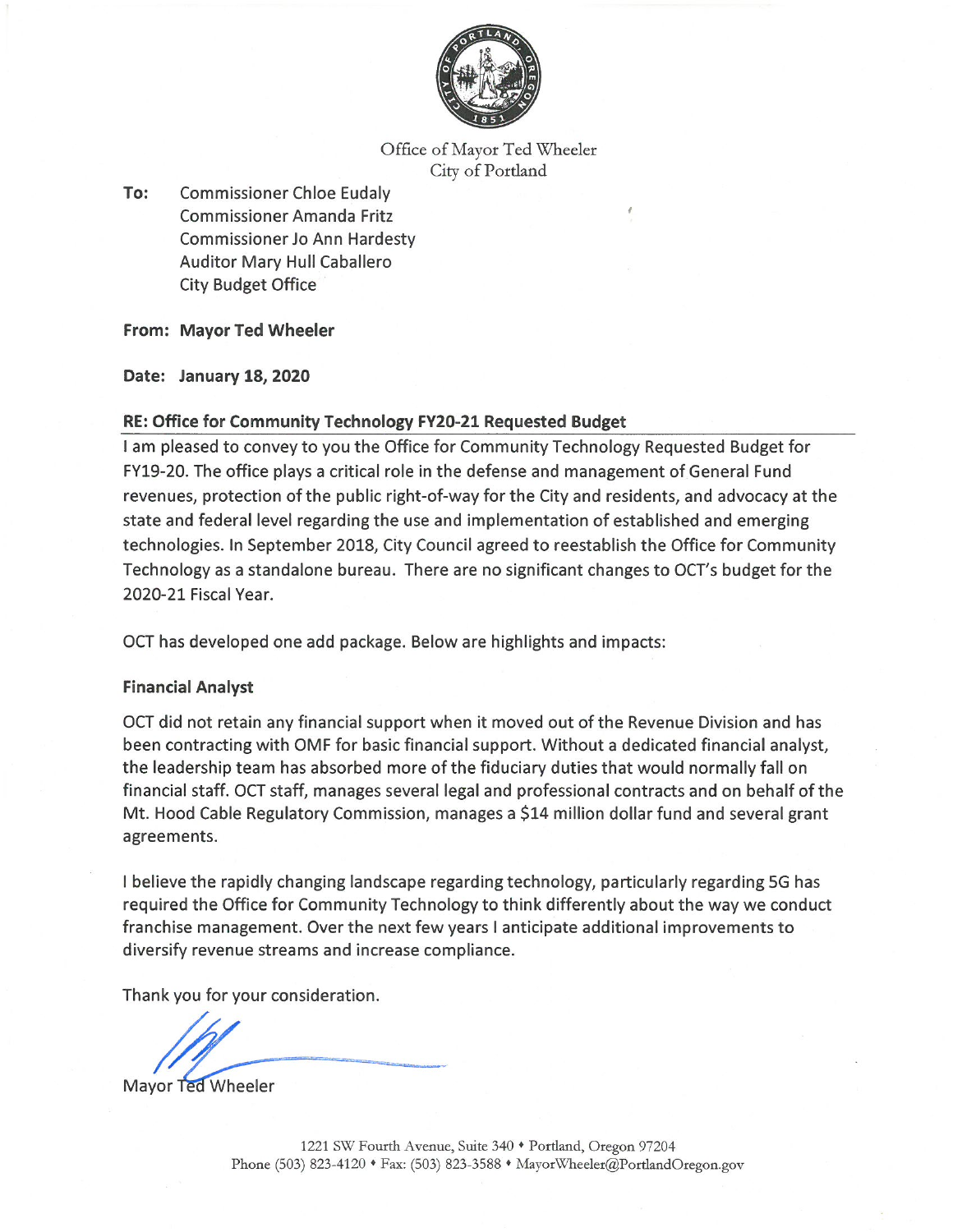# **Office for Community Technology**

Community Development Service Area

Mayor Ted Wheeler, Commissioner-in-Charge Vacant, Director



#### **Bureau Overview**

| Requirements                |              | <b>Revised</b><br>FY 2019-20 | Requested<br>FY 2020-21 | <b>Change from</b><br><b>Prior Year</b> | <b>Percent</b><br>Change |
|-----------------------------|--------------|------------------------------|-------------------------|-----------------------------------------|--------------------------|
| <b>Operating</b>            |              | \$3,918,462                  | \$3,533,302             | $$$ (385,160)                           | $(10)\%$                 |
| Capital                     |              | \$0                          | \$0                     | \$0                                     | 0%                       |
|                             | <b>Total</b> | \$3,918,462                  | \$3,533,302             | $$$ (385,160)                           | $(10)\%$                 |
| <b>Authorized Positions</b> |              | 10.00                        | 12.00                   | 2.00                                    | 0%                       |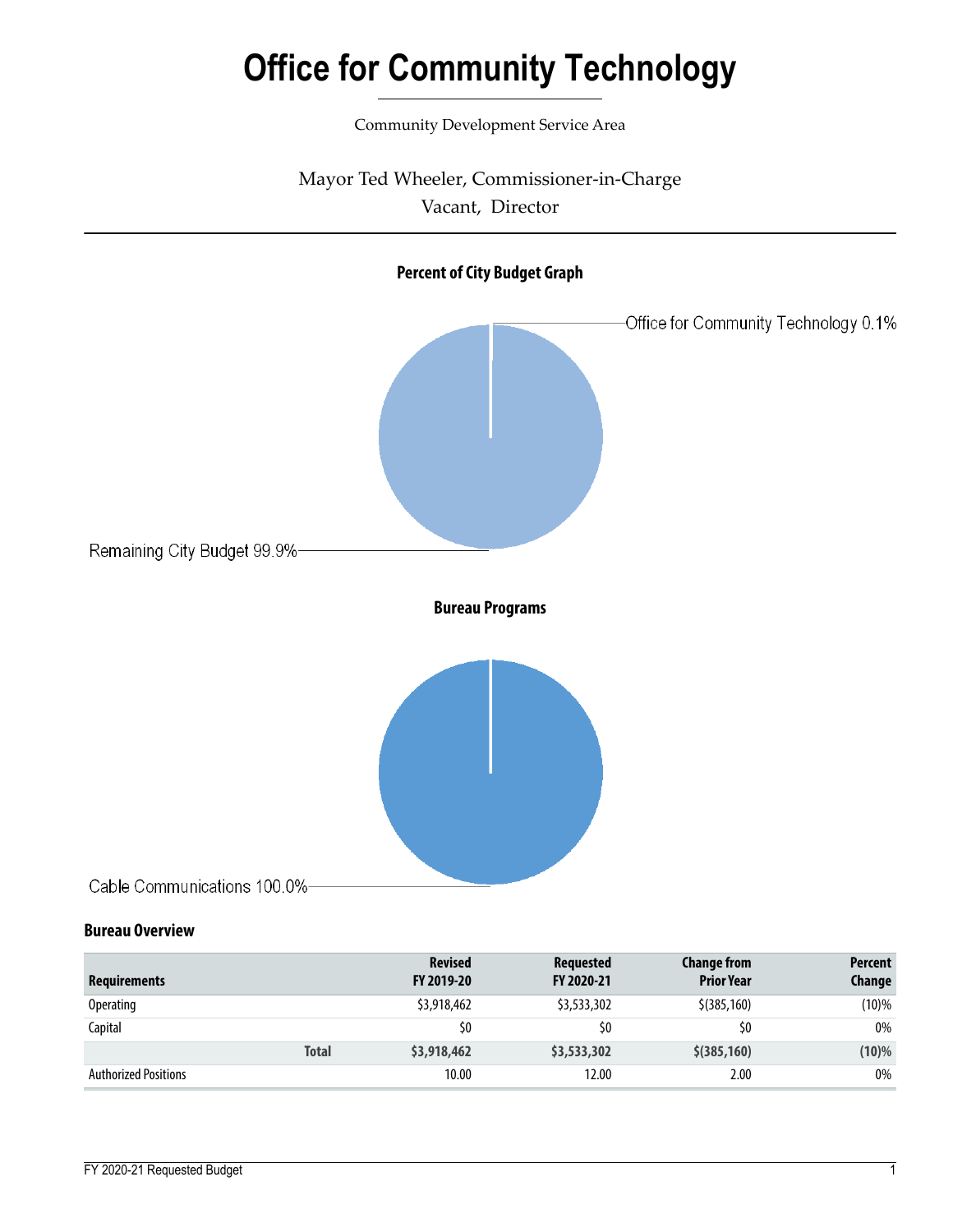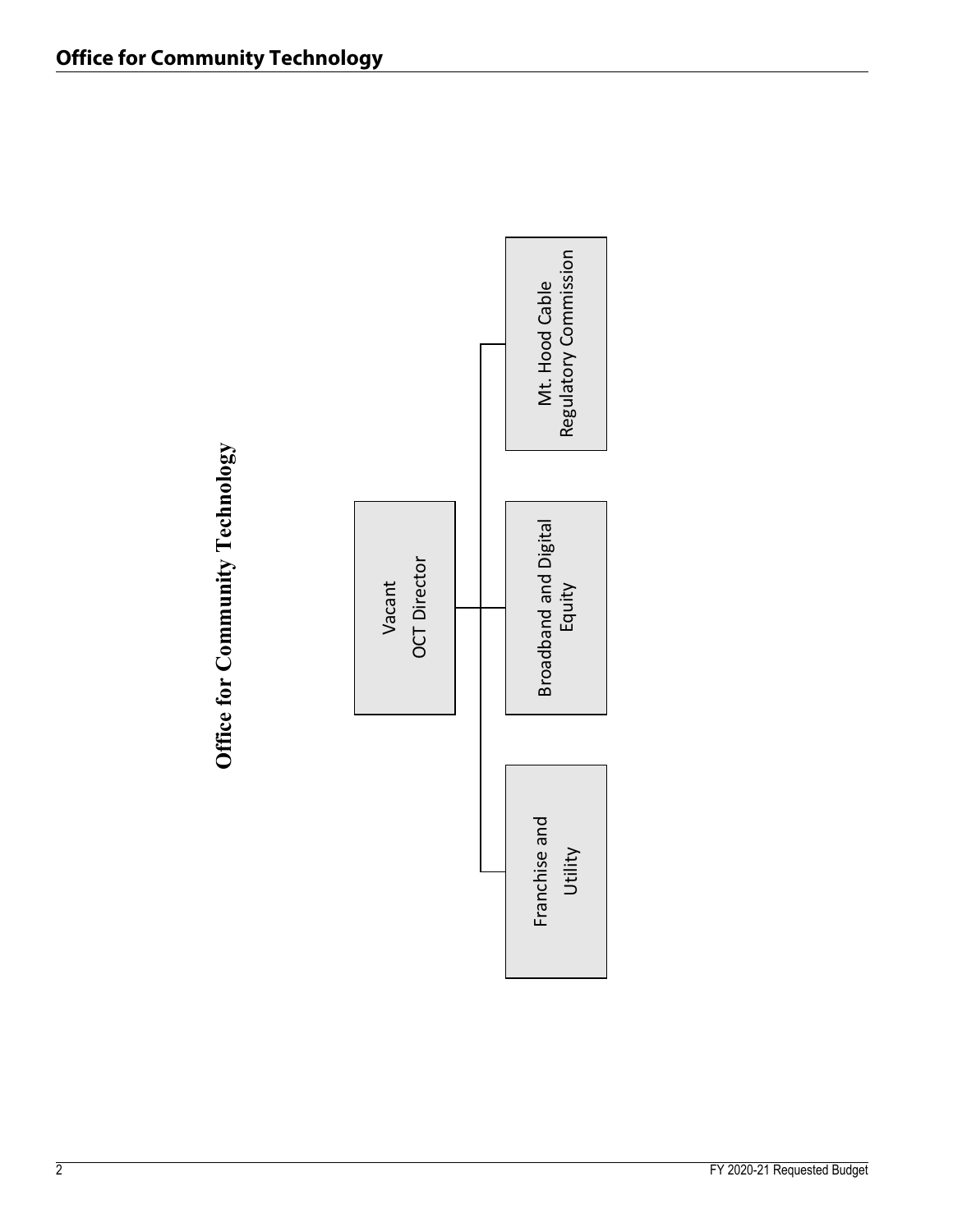## The Office for Community Technology

### **Mission**

The Office for Community Technology (OCT) builds community capacity and champions investments and public policy in a rapidly changing communications technology, utility and broadband landscape to keep our local communities economically and culturally healthy.

### **Bureau Overview**

The Office for Community Technology (OCT) champions public policy and local resources and investments to ensure the benefits of communications technology are available to all in support of an equitable, sustainable and economically healthy city. OCT ensures the public interest is considered and embedded in City legal agreements and policies, and that the City and its residents are fairly compensated, for private industry use of public right-of-way and property in rapidly-evolving and dynamic communications technology, utility and broadband markets. The bureau fees constitute the City's third largest source of general fund revenue.

The Franchise and Utility program negotiates and administers franchise agreements granting access to the public right-of-way. Staff utilize the City's authority to manage the long-term use of public rights-of-way and levy taxes and fees and ensure the city is fairly compensated for use of the right-of-way.

In FY18-19, there were approximately 275 total Franchise and Utility accounts, which generated about \$83 million annually for the city's general fund. Staff are developing performance measures for FY 20-21 to align with city priorities.

The Digital Equity and Inclusion program implements the Digital Equity Action Plan (DEAP). Through plan implmentation, the program leads the development of partnerships and funding opportunities, advances city-wide policy recommendations, and pursuing strategies to increase competitive, affordable, and equitable broadband internet access for all residents, businesses, public institutions, and community organizations. Since adoption of the DEAP in 2016, more people are connected and using the Internet. Today the number of households in Multnomah County with a Broadband Internet subscription is 90% compared to 82% in 2016. While 63% of households with income less than \$20K/ year reported having an Internet subscription in 2016, nearly 70% of households at this income level reported having an Internet subscription in 2018. More significantly, the gap between households with income over \$75K/year and households with less than \$75K/year with an Internet subscription is narrowing. (source: American Community Survey)

The Mt. Hood Cable Regulatory Commission (MHCRC) advocates for and protects the public interest in the regulation and development of cable communications systems in Multnomah County and the Cities of Fairview, Gresham, Portland, Troutdale and Wood Village; monitors and helps resolve cable subscribers' concerns in these jurisdictions; and participates in the planning and implementation of community use of cable communications technologies which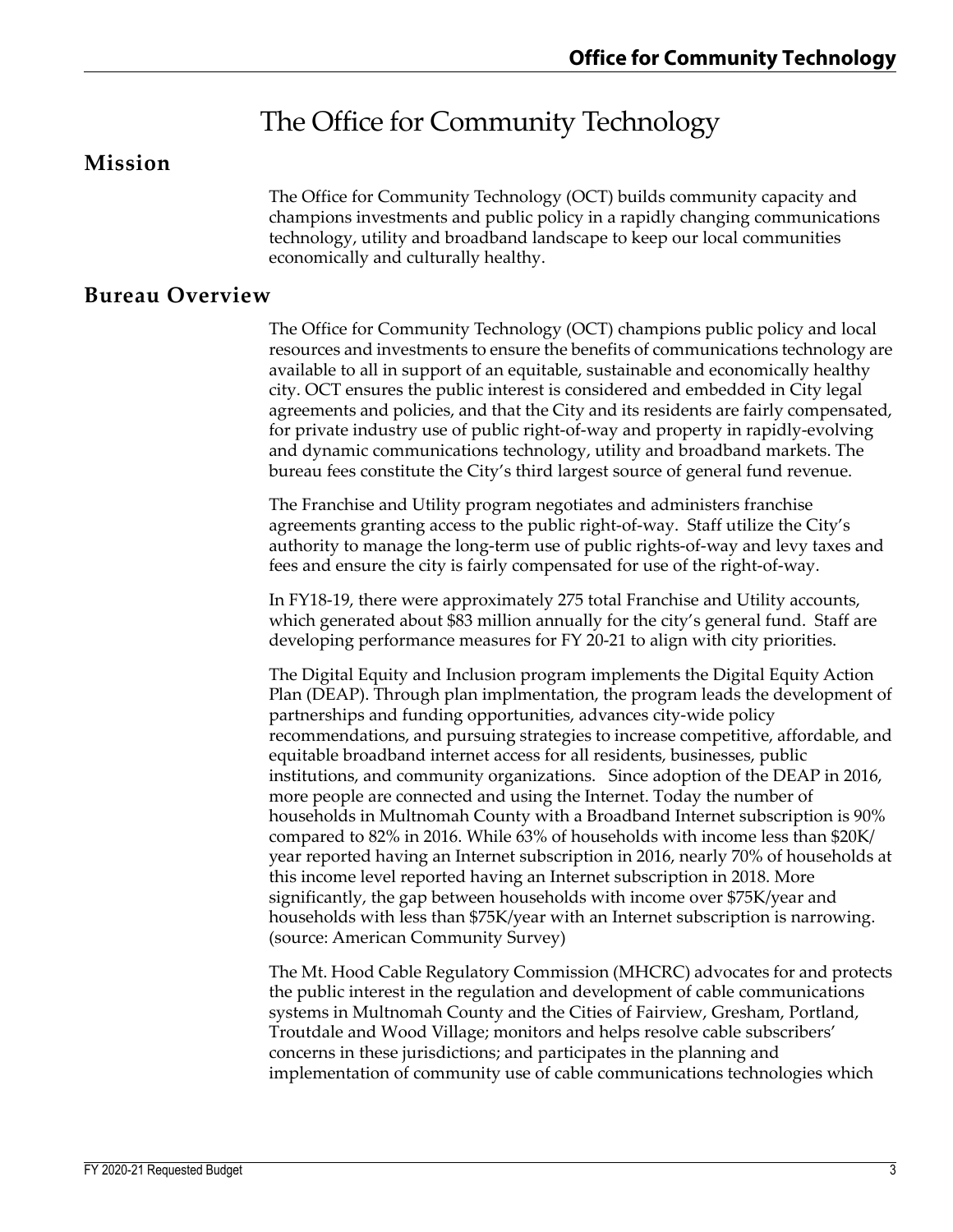make use of the public right-of-way. The cable franchises generate about \$6.4 million annually for the city's general fund. MHCRC directs collection and distribution of franchise fees through a segregated fund (a balance of about \$14 million) for the East County cities and Multnomah County and of the PEG/I-Net fees for community benefit purposes.

### **Strategic Overview**

#### **New Bureau Strategic Plan**

OCT will engage in planning to establish the new mission, strategic direction, and enhance current programs while working with fellow bureaus and the community to best meet the City's current and future needs regarding technology.

#### **Threats to Local Control and Revenues**

OCT's expertise and policy work at the national, state, and regional levels in defending local authority has never been more critical. Local governments are experiencing unprecedented and continuing federal and state preemption efforts, many aimed at reducing fair compensation and other community benefits derived from the use of public right-of-way and property by communications companies.

#### **Process Improvements**

The proliferation of internet of things (IoT) devices and the technology to support these (i.e. 5G) has resulted in marked increases in requests from private industry to use public right-of-way and property to support their commercial applications and services. OCT will coordinate cross-bureau efforts to develop public policies for right-of-way access for wireless service, internet of things devices, and other emerging technologies. OCT will also develop substantial regulatory and process improvements to manage the increasing amount of wireless equipment in the rightof-way.

### **Shifting Revenue Landscape**

With shifts away from traditional cable television and land-line telephones, the City is seeing decreased fees collected from companies that deliver these services. OCT will implement policy and code changes that address this shift to support essential services for City residents.

### **Digital Equity**

The City has never dedicated ongoing funds to the Digital Equity and Inclusion programming. Through some shifting in resources, the Office for Community Technology has increased funds to the program to ensure that staff will immediately be able to act on the needs identified in the Community Needs Ascertainment and DEAP phase II development will produce concrete, actionable goals to lead the work of the City and community partners.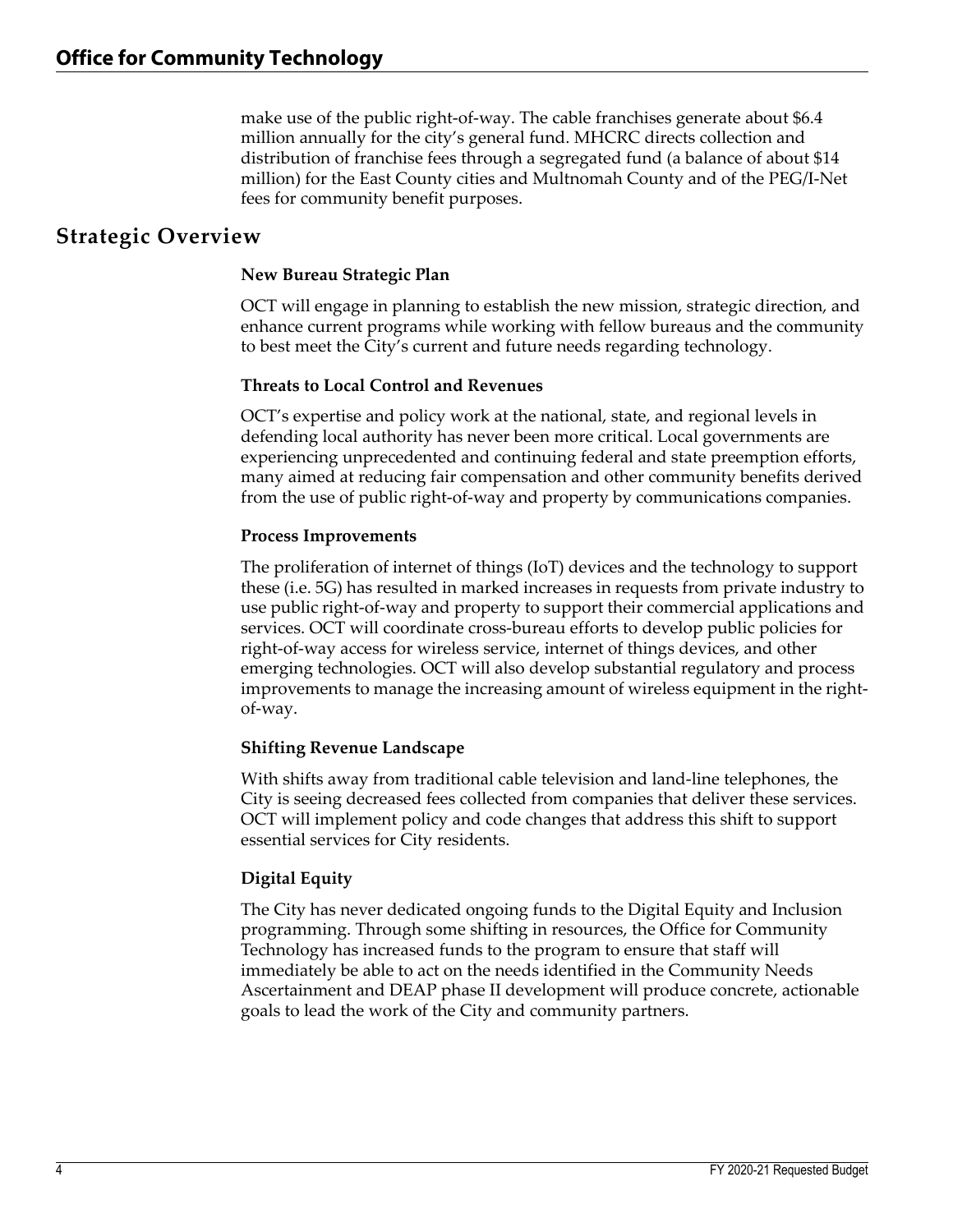#### **Comcast Franchise Negotiation**

The franchise term between Comcast and the jurisdictions of the Mt. Hood Cable Regulatory Commission (Portland, Gresham, Fairview, Troutdale, Wood Village, and Multnomah County) expires December 31, 2021. OCT leads the negotiation process for the Commission and its member jurisdictions. By June 2020, the MHCRC will complete a study to assess local needs for community media and digital literacy resources and access to affordable network infrastructure and Internet services. The study will provide the basis for the MHCRC to negotiate franchise renewal terms to support demonstrated community needs. Due to rulemaking at the Federal Communications Commission and subsequent lawsuits filed by the MHCRC on behalf of the jurisdictions and the City of Portland, the policy landscape for franchise renewal remains uncertain.

### **Major Issues**

Vacant and temporary high-level leadership positions (OCT manager and OCT director) have had disruptive impacts on the OCT and its programs and services. The continued vacancies put a strain on the ability of staff to perform work across all programs. Intentional and quick conclusion to the reorganization will be vital to the bureau's ability to provide services at prior years' levels and to quickly respond to the changing communications technology landscape.

### **Summary of Budget Decisions**

#### **Financial Analyst**

OCT did not retain any financial support when it moved out of the Revenue Division and has been contracting with OMF for basic financial support. Without a dedicated financial analyst, the leadership team has absorbed more of the fiduciary duties that would normally fall on financial staff. OCT staff manages several legal and professional contracts and, on behalf of the Mt. Hood Cable Regulatory Commission, manages a \$14 million fund and several grant agreements. The proposed position would report directly to the OCT director and serve each of the three programs. This position would serve as the finance, budget and administrative manager. This position would establish and administer financial, budgetary and accounting controls, provide oversight and ensure compliance of all contracts in accordance with City of Portland requirements. This positional will provide short- and long-term financial forecasting and analyze current financial position and financing issues and develop solutions.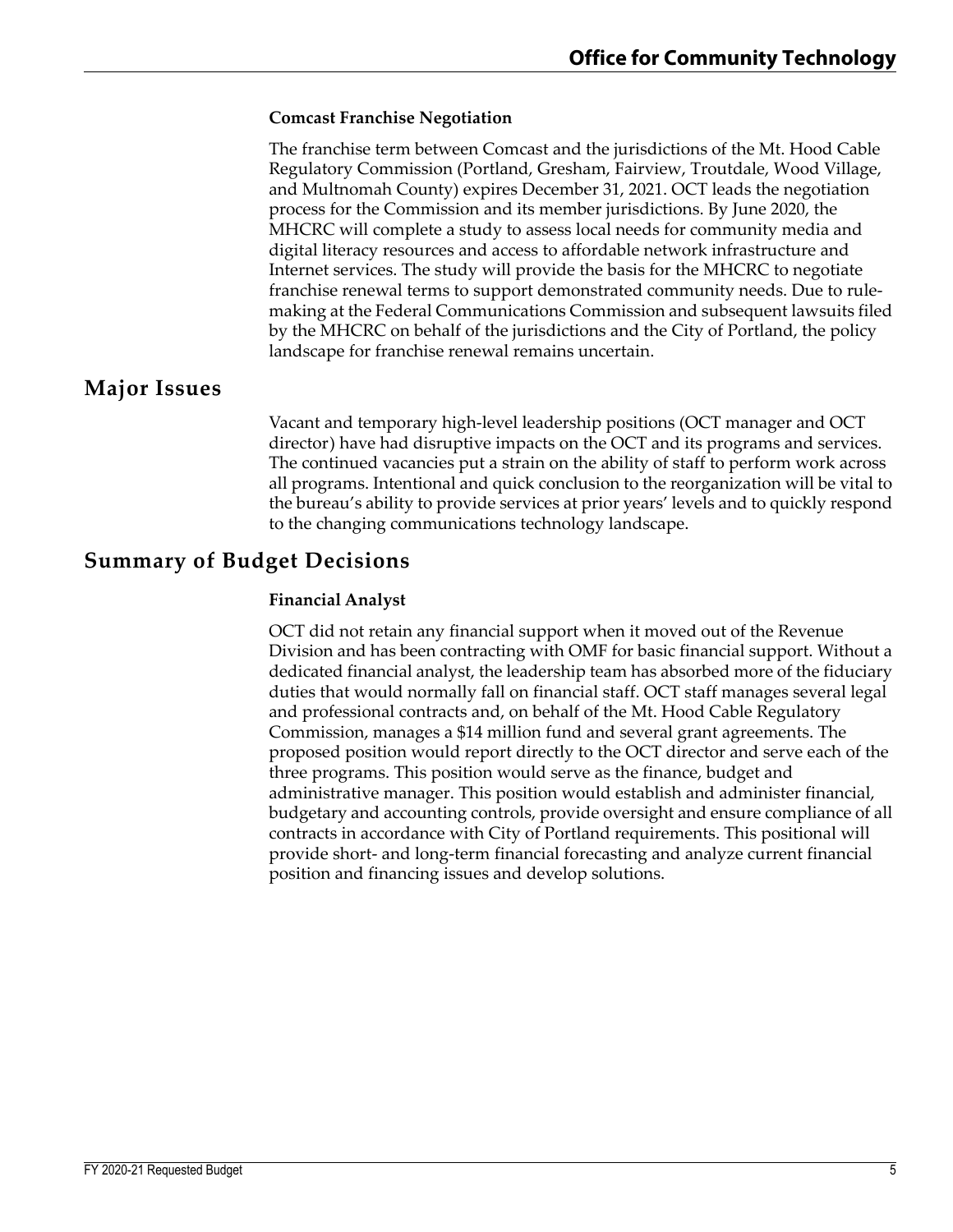### **Summary of Bureau Budget**

|                                        | <b>Actuals</b><br>FY 2017-18 | <b>Actuals</b><br>FY 2018-19 | <b>Revised</b><br>FY 2019-20 | <b>Requested No DP</b><br>FY 2020-21 | <b>Requested</b><br>FY 2020-21 |
|----------------------------------------|------------------------------|------------------------------|------------------------------|--------------------------------------|--------------------------------|
| <b>Resources</b>                       |                              |                              |                              |                                      |                                |
| <b>External Revenues</b>               |                              |                              |                              |                                      |                                |
| Intergovernmental                      | 0                            | 401,456                      | 1,109,546                    | 1,063,816                            | 1,063,816                      |
| <b>External Revenues Total</b>         | $\bf{0}$                     | 401,456                      | 1,109,546                    | 1,063,816                            | 1,063,816                      |
| <b>Internal Revenues</b>               |                              |                              |                              |                                      |                                |
| <b>General Fund Discretionary</b>      | 0                            | 1,598,467                    | 2,808,916                    | 2,392,866                            | 2,469,486                      |
| <b>Internal Revenues Total</b>         | $\bf{0}$                     | 1,598,467                    | 2,808,916                    | 2,392,866                            | 2,469,486                      |
| <b>Beginning Fund Balance</b>          |                              |                              |                              |                                      |                                |
| <b>Resources Total</b>                 | $\bf{0}$                     | 1,999,923                    | 3,918,462                    | 3,456,682                            | 3,533,302                      |
| <b>Requirements</b>                    |                              |                              |                              |                                      |                                |
| <b>Bureau Expenditures</b>             |                              |                              |                              |                                      |                                |
| <b>Personnel Services</b>              | 0                            | 810,067                      | 1,650,490                    | 1,711,406                            | 1,864,646                      |
| <b>External Materials and Services</b> | 0                            | 1,133,912                    | 1,730,229                    | 1,547,189                            | 1,470,569                      |
| <b>Internal Materials and Services</b> | 0                            | 55,943                       | 537,743                      | 198.087                              | 198,087                        |
| <b>Bureau Expenditures Total</b>       | $\pmb{0}$                    | 1,999,923                    | 3,918,462                    | 3,456,682                            | 3,533,302                      |
| <b>Ending Fund Balance</b>             |                              |                              |                              |                                      |                                |
| <b>Requirements Total</b>              | $\bf{0}$                     | 1,999,923                    | 3,918,462                    | 3,456,682                            | 3,533,302                      |
| <b>Programs</b>                        |                              |                              |                              |                                      |                                |
| <b>Cable Communications</b>            |                              | 1,999,923                    | 3,918,462                    | 3,456,682                            | 3,533,302                      |
| <b>Total Programs</b>                  |                              | 1,999,923                    | 3,918,462                    | 3,456,682                            | 3,533,302                      |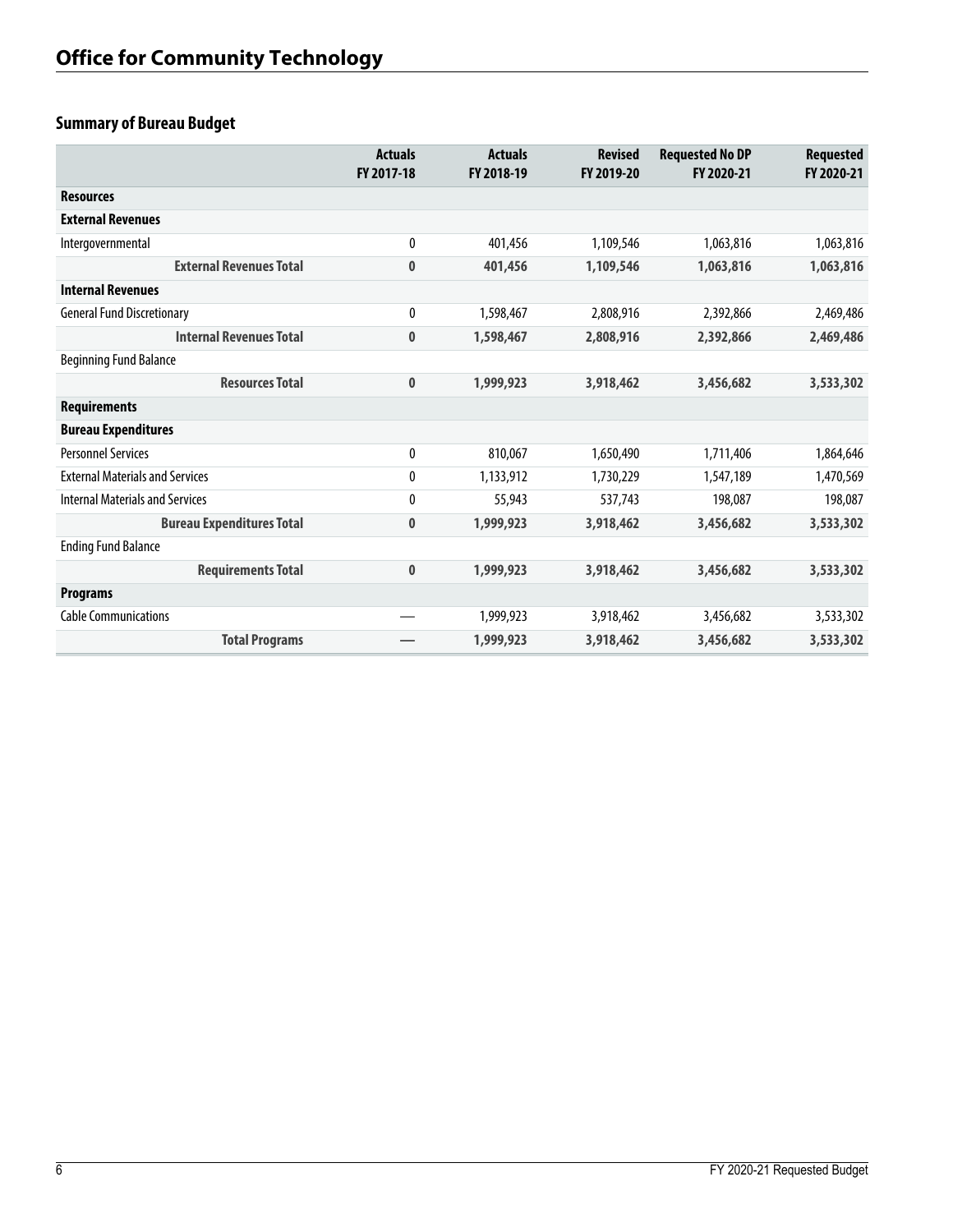### **FTE Summary**

|              |                                     | <b>Salary Range</b> |         |       | <b>Revised</b><br>FY 2019-20 |       | <b>Requested No DP</b><br>FY 2020-21 |       | <b>Requested</b><br>FY 2020-21 |
|--------------|-------------------------------------|---------------------|---------|-------|------------------------------|-------|--------------------------------------|-------|--------------------------------|
| <b>Class</b> | Title                               | Min                 | Max     | No.   | Amount                       | No.   | Amount                               | No.   | Amount                         |
| 30003003     | Administrative Specialist II        | 48,277              | 93,018  | 1.00  | 67,164                       | 1.00  | 67,164                               | 1.00  | 67,164                         |
| 30003006     | Analyst I                           | 53,290              | 102,648 | 1.00  | 55,369                       | 1.00  | 79,008                               | 1.00  | 79,008                         |
| 30003007     | Analyst II                          | 63,336              | 109,491 | 1.00  | 92,997                       | 1.00  | 92,997                               | 1.00  | 92,997                         |
| 30003008     | Analyst III                         | 69,805              | 131,248 | 2.00  | 220,522                      | 2.00  | 220,522                              | 2.00  | 220,522                        |
| 30003027     | Coordinator I - NE                  | 48,277              | 93,018  | 0.00  | 0                            | 1.00  | 56,160                               | 1.00  | 56,160                         |
| 30003028     | Coordinator II                      | 53,290              | 102,648 | 2.00  | 194,751                      | 2.00  | 194,751                              | 2.00  | 194,751                        |
| 30003029     | Coordinator III                     | 63,336              | 109,491 | 1.00  | 101,733                      | 1.00  | 101,733                              | 1.00  | 101,733                        |
| 30003056     | <b>Financial Analyst III</b>        | 69,805              | 131,248 | 0.00  | 0                            | 0.00  | 0                                    | 0.00  | $\mathbf{0}$                   |
| 30003082     | Manager II                          | 92,851              | 168,834 | 1.00  | 102,273                      | 2.00  | 234,925                              | 2.00  | 234,925                        |
|              | <b>Total Full-Time Positions</b>    |                     |         | 9.00  | 834,809                      | 11.00 | 1,047,260                            | 11.00 | 1,047,260                      |
| 30003027     | Coordinator I - NE                  | 48,277              | 93,018  | 1.00  | 40,205                       | 0.00  | 0                                    | 0.00  | 0                              |
|              | <b>Total Limited Term Positions</b> |                     |         | 1.00  | 40,205                       | 0.00  | $\bf{0}$                             | 0.00  | $\bf{0}$                       |
|              | <b>Grand Total</b>                  |                     |         | 10.00 | 875,014                      | 11.00 | 1,047,260                            | 11.00 | 1,047,260                      |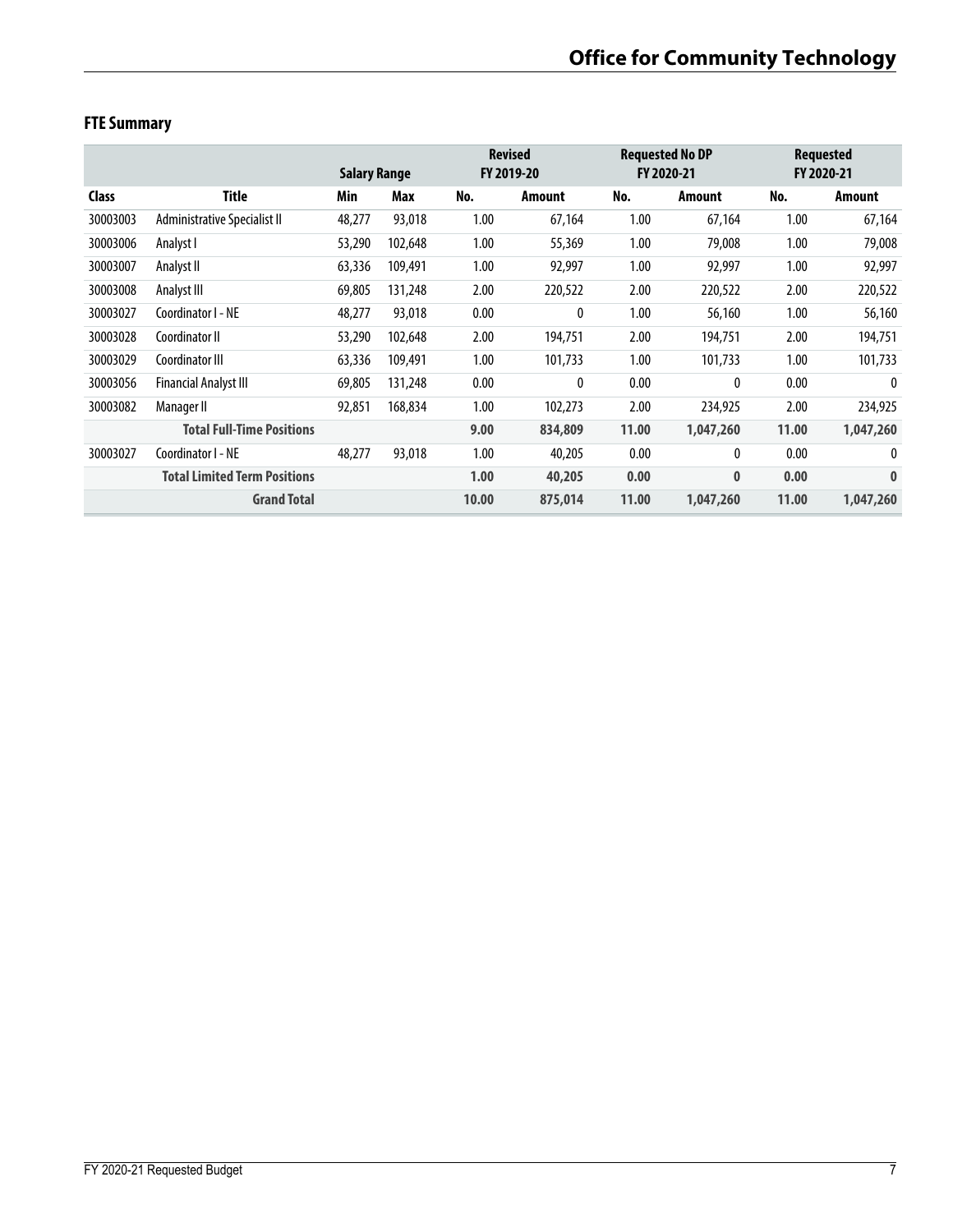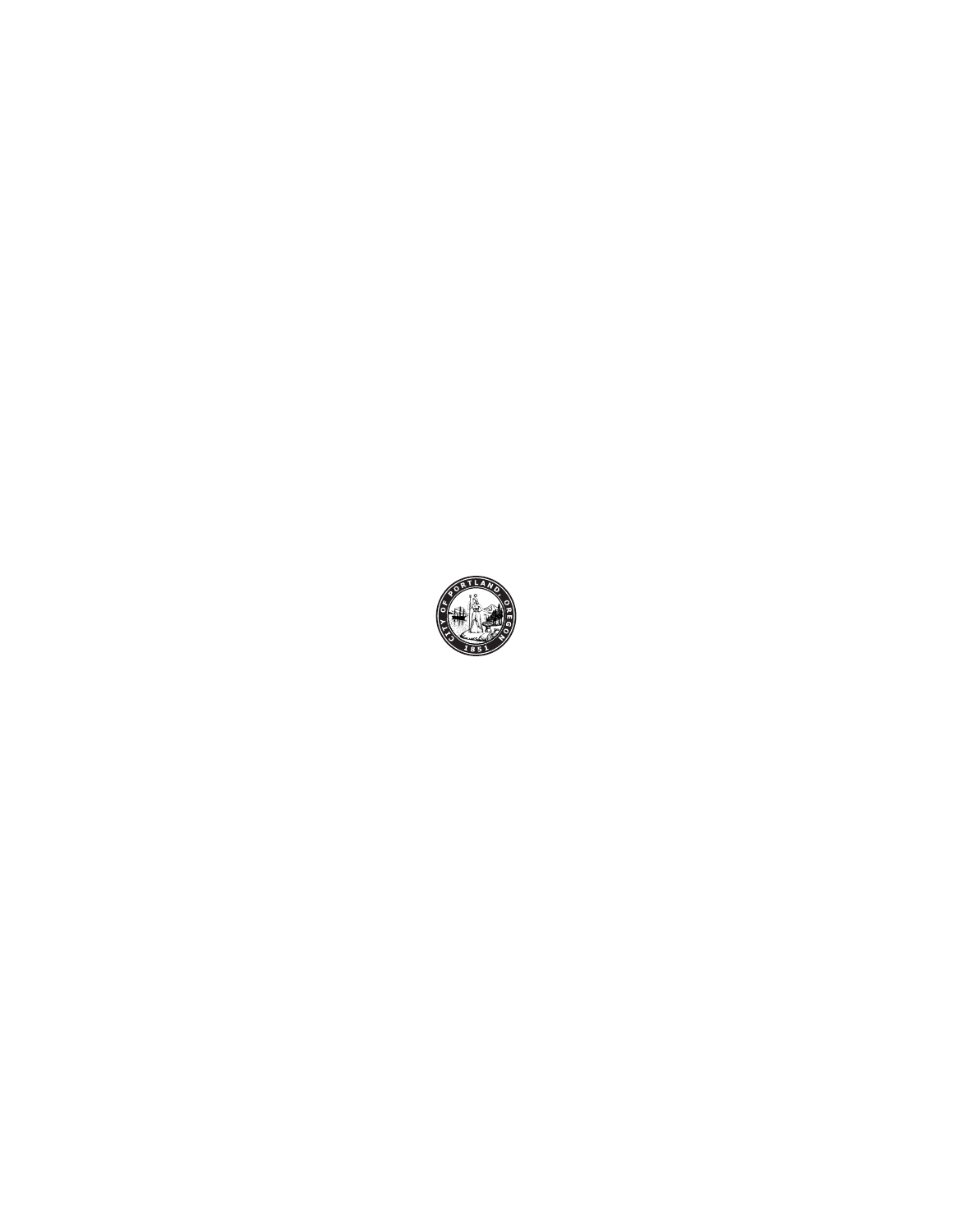## **Franchise and Utility**

### **Program Description & Goals**

The Franchise and Utility program negotiates and administers franchise agreements granting access to the public right-of-way. Staff utilize the City's authority to manage the long-term use of public rights-of-way and levy fees and ensure the city is fairly compensated for use of the right-ofway.

In FY18-19, there were approximately 275 total Franchise and Utility accounts, which generated about \$83 million annually for the city's general fund. The program is the City's third largest source of general fund revenue. Staff are developing performance measures for FY 20-21 to align with city priorities.

| <b>Measure Title</b>                                                                                   | PM 2017-18<br><b>Actuals</b> | PM 2018-19<br><b>Actuals</b> | PM 2019-20<br>Target | PM 2020-21<br><b>Target</b> | <b>Strategic</b><br>Target |
|--------------------------------------------------------------------------------------------------------|------------------------------|------------------------------|----------------------|-----------------------------|----------------------------|
| Total franchise and utility license fees collected                                                     | 0                            | 0                            | 0                    | \$93,000,000                | \$93,000,000               |
| Franchise and utility management program efficiency<br>ratio                                           | 0                            | 0                            | $\Omega$             | 1.5%                        | 1.5%                       |
| Total amount of one-time fees collected from audits                                                    | 0                            | 0                            | 0                    | \$1,500,000                 | \$1,500,000                |
| Number of legislative actions taken to protect right-of-<br>way authority on bills or proposed actions | 0                            | 0                            | $\Omega$             |                             |                            |
| Net change in utility and franchise fees not<br>attributable to inflation                              | 0                            | 0                            | 0                    | \$1,000,000                 | \$1,000,000                |

### **Explanation of Services**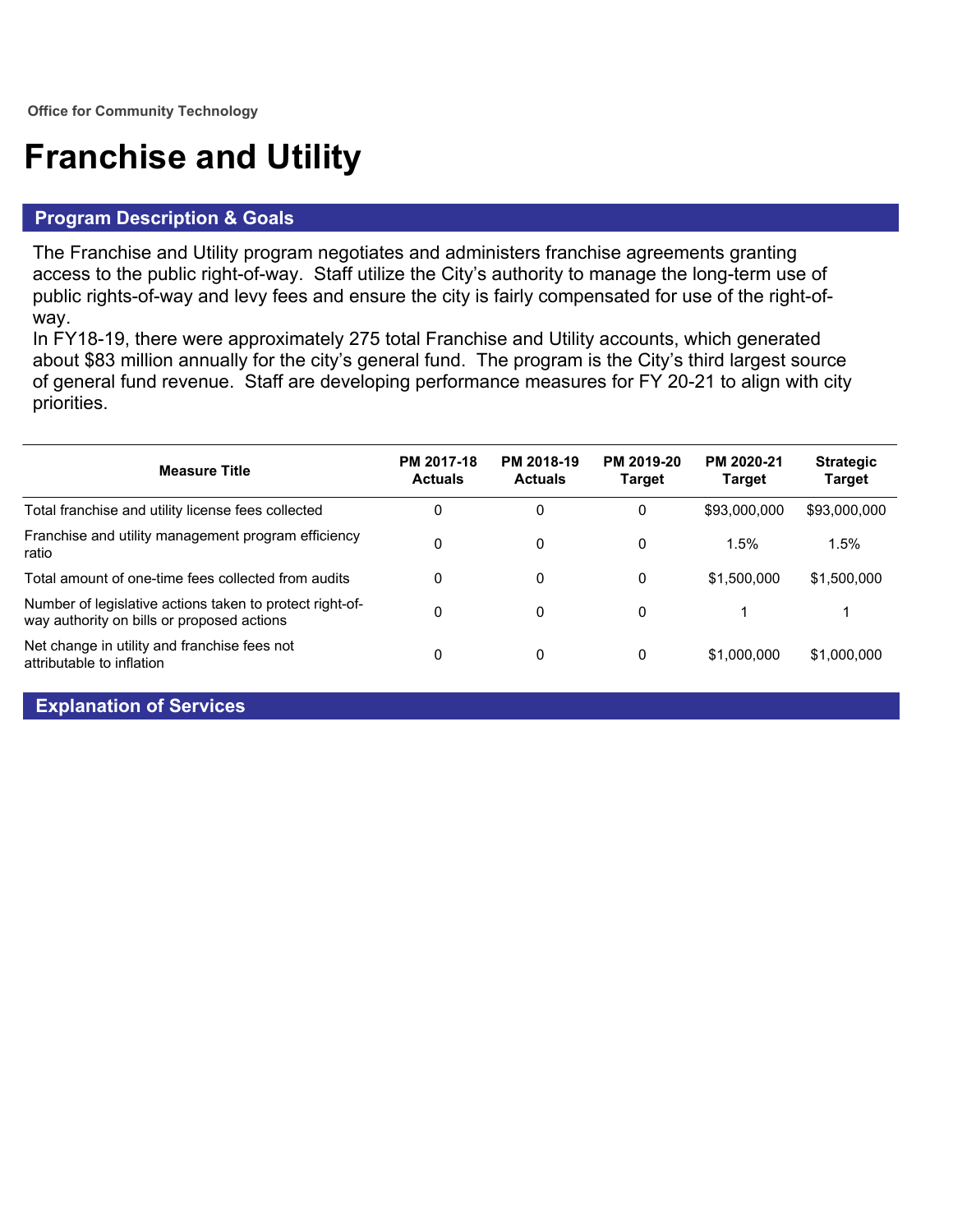The public right-of-way is the city's largest asset and is held in trust by the city for its residents. The city grants utilities and other companies the authority to build infrastructure in the public right-of-way to provide essential services to Portland residents. Utilities that profit from the use of the public right-of-way should offer fair value in return to further City goals, including access and affordability. The program collects approximately \$83 million annually for the general fund which goes to fund essential city services, such as police, fire, parks, transportation.

The Franchise and Utility Program does the following:

• Negotiates and administers franchise agreements granting access to the right-of-way, collects compensation negotiated from those agreements, and administers the agreements on behalf of the city.

• Administers privilege taxes and the utility license code, applicable to utilities operating within the city of Portland, including telecommunications companies who do not install or maintain infrastructure.

• The program administers approximately 55 franchises and 220 utility license accounts.

• Also supporting the program is a full-time auditor position who exclusively audits franchise and utility license accounts. The auditor position is part of the Revenue Division's audit section. Franchise and Utility Program, in collaboration with the permanent audit position in Revenue Division is collaborating on joint processes, policies and coordination between bureaus, including refining the audit appeals and audit settlement process.

• Works closely with other city bureaus, jurisdictions and industry in developing policies for a connected, smart city, including tracking state and federal legislation on affecting the city's authority to manage the right-of-way.

• Under the City Charter, franchise agreements are subject to public notice and approved by City Council before becoming effective. The public has an opportunity to engage at these stages.

### **Equity Impacts**

The program supports essential City services through managing access to the public right-of-way and the administration and collection of franchise and utility license fees. The program is the third largest source of general fund revenue.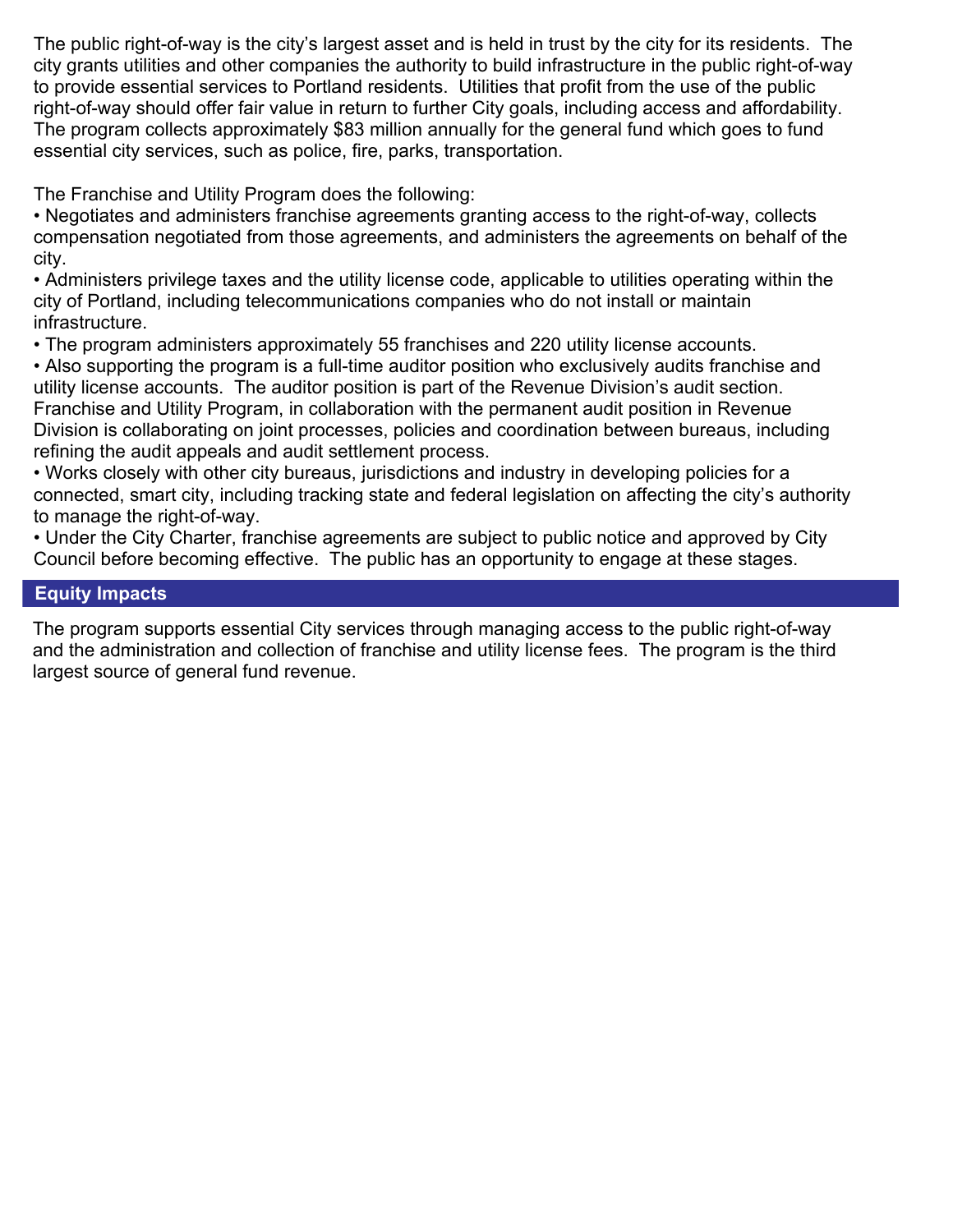#### **Changes to Program**

Staff are actively monitoring and participating in interbureau efforts to develop and coordinate public policies for right-of-way access for wireless service and internet of things devices. These efforts are vital because of unprecedented and continuing federal and state preemption efforts and markedly increased requests to use the right-of-way to support these applications, particularly from telecommunications companies.

Staff are actively monitoring and participating in interbureau efforts to develop and coordinate public policies for right-of-way access for wireless service and internet of things devices. These efforts are vital because of unprecedented and continuing federal and state preemption efforts and markedly increased requests to use the right-of-way to support these applications, particularly from telecommunications companies.

OCT will be using existing resources to convert 1 temporary FTE into 1 permanent FTE. As a result of this action, the program will have a total of 5.08 permanent FTE.

In September 2018, City Council directed the reestablishment of the Office for Community Technology as a standalone bureau, following eight years as a sub-division in the Revenue Division of the Office of Management and Finance. As of September 2018, it reports directly to the Mayor's Office. Following the reorganization, the Franchise and Utility program divested the check and ACH processing and collections. Those functions remained with Revenue, and OCT managed the transition and trained Revenue staff to take over those roles. OCT retained the functions for account management, policy development, franchise administration and utility license administration. The auditor position was transferred to the Revenue Division.

|                                        | <b>FY 2017-18 Actuals</b> | <b>2018-19 Actuals</b> | <b>2019-20 Revised</b> | 2020-21<br><b>Requested with</b><br><b>DP</b> |
|----------------------------------------|---------------------------|------------------------|------------------------|-----------------------------------------------|
| <b>Bureau Expense</b>                  |                           |                        |                        |                                               |
| <b>External Materials and Services</b> | 0                         | 93,966                 | 269,385                | 104,490                                       |
| Internal Materials and Services        | 0                         | 20,568                 | 412,798                | 87,324                                        |
| Personnel                              | 0                         | 266,662                | 737,232                | 826,402                                       |
| Sum:                                   | 0                         | 381,196                | 1,419,415              | 1,018,216                                     |
|                                        |                           |                        |                        |                                               |
| <b>FTE</b>                             | $\Omega$                  | 0                      | 4.08                   | 5.08                                          |

#### **Program Budget**

**Resources:** General Fund Discretionary

**Expenses:** About half of the program expenses are personnel costs for staff to perform program work, one-fourth is for external services, and one-fourth is for internal services.

**Staffing:** There are 4.08 FTE for this program and 1 temporary FTE. Of the 4.08 FTE, 0.5 FTE in the Director position remains vacant. OCT has decided to use existing resources to convert the 1 temporary FTE into a permanent FTE which would give the program a total of 5.08 permanent FTE.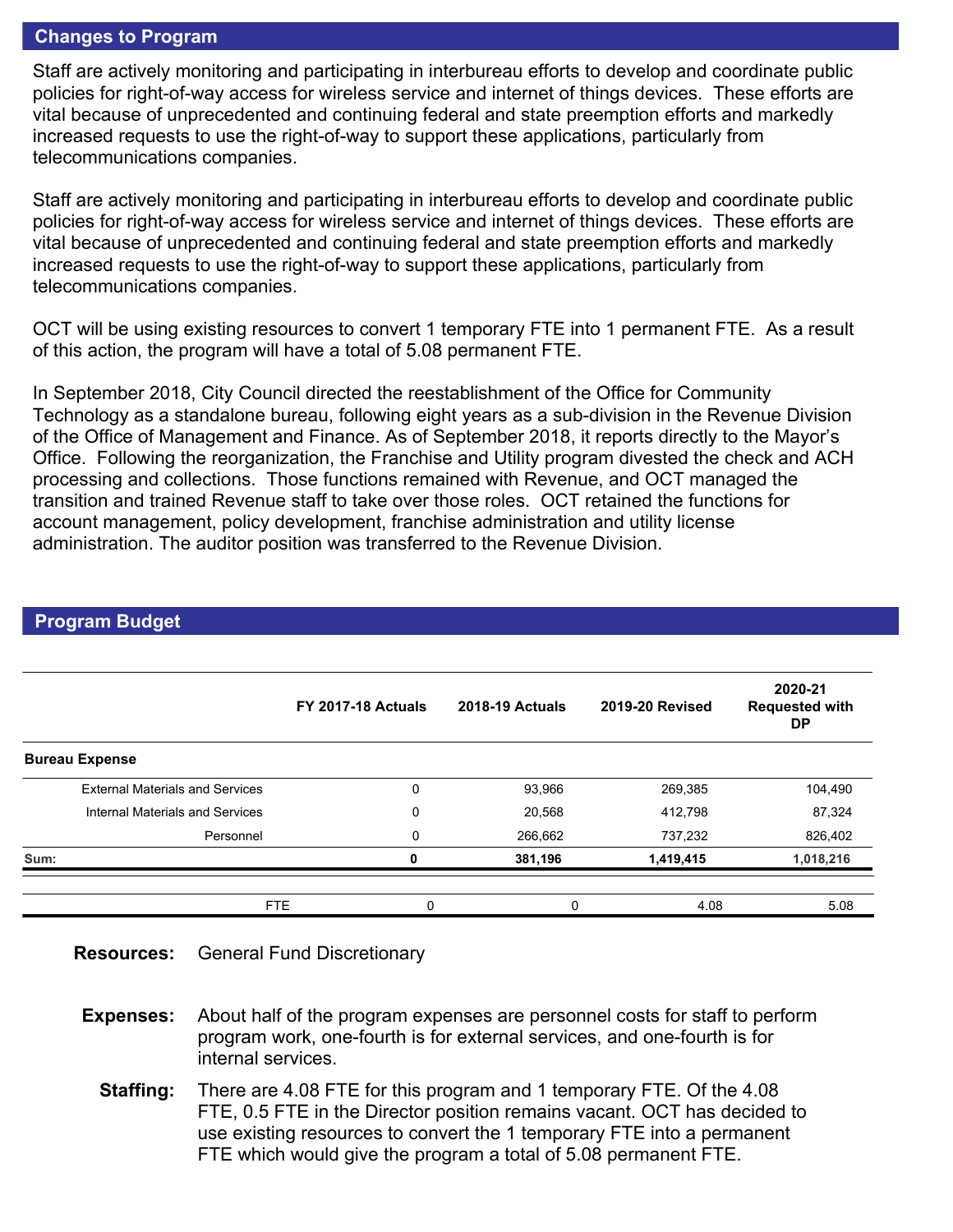| <b>Program Information</b> |                                        |                                     |              |  |  |  |
|----------------------------|----------------------------------------|-------------------------------------|--------------|--|--|--|
| Bureau:                    | <b>Office for Community Technology</b> | <b>Program Contact: Jennifer Li</b> |              |  |  |  |
| Website:                   | www.portlandoregon.gov/oct             | <b>Contact Phone</b>                | 503-823-5359 |  |  |  |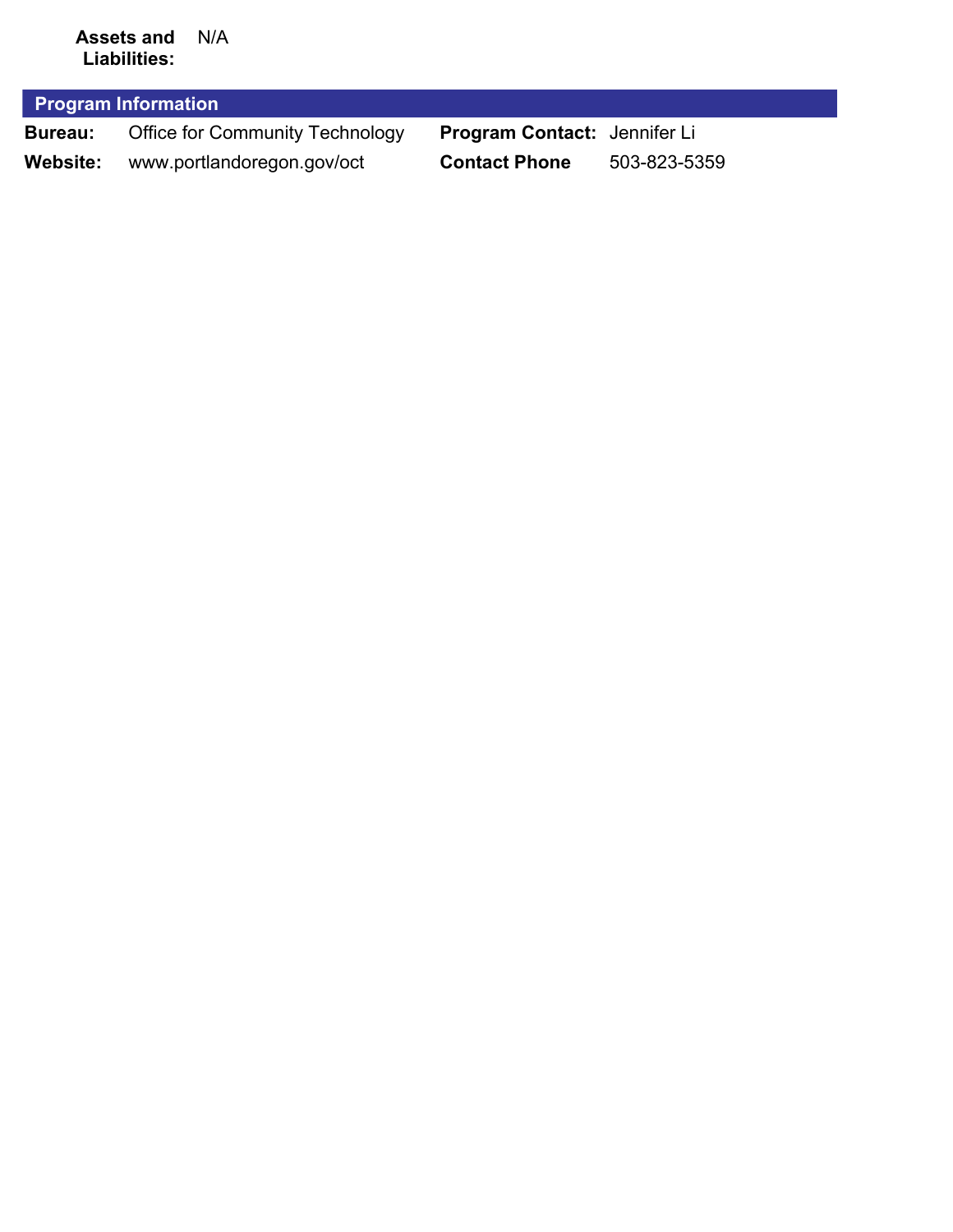**Office for Community Technology**

# **Digital Equity**

### **Program Description & Goals**

Internet access is a critical challenge of the 21st century and access to the information and services it provides are foundational for economic growth and opportunity, education, health, and quality of life.

The Digital Equity and Inclusion program supports the goals of the Portland Plan and Comprehensive Plan and implements the Digital Equity Action Plan (DEAP). Through plan implementation, the program leads the development of partnerships and funding opportunities and advances city-wide policy recommendations specifically to remove barriers to technology access and adoption and assist in providing low-income families, people of color, seniors, and people with disabilities the resources to thrive in a technology dependent world.

The City of Portland has long recognized the social, economic and political importance of broadband adoption in reaching our livability, prosperity, sustainability, and equity goals. The program works toward key goals that the community identified as important to overcoming barriers to an inclusive and digitally-connected community:

- Ensure access to affordable high-speed Internet and devices;
- Provide culturally-specific training and support;
- Empower community partners through funding, coordination, and resource sharing;
- Create digital economy job opportunities for underrepresented populations; and
- Build a supportive public policy framework.

More recent survey data has identified improvements in some aspects of Internet adoption for residents (near saturation of access for those earning at least \$75,000 annually and 100% geographic broadband availability) but digital inequities persist and reinforce lines of social disadvantage. For example, 2018 American Community Survey data shows at least 17% of people of color Multnomah County-wide do not have an Internet subscription at home. Because of these inequities, the goals of the DEAP are embedded in the City's economic development strategy, the City's Climate Action Plan, Smart City PDX initiative, and the City's work on the 2020 Census. The program also works with other City bureaus and offices, local governments, community stakeholders, and national organizations to advocate at the State Legislature, Federal Communications Commission (FCC), and US Congress on broadband and digital equity public policy.

| <b>Measure Title</b>                                                                          | PM 2017-18<br><b>Actuals</b> | PM 2018-19<br><b>Actuals</b> | PM 2019-20<br>Target | PM 2020-21<br><b>Target</b> | <b>Strategic</b><br><b>Target</b> |
|-----------------------------------------------------------------------------------------------|------------------------------|------------------------------|----------------------|-----------------------------|-----------------------------------|
| Percentage of Digital Equity Action Plan (DEAP)<br>Strategic Actions on track                 |                              |                              | 0                    | 100%                        | 100%                              |
| Difference in the percentage of households with home<br>broadband service by household income |                              |                              | 0                    | $4\%$                       | 4%                                |
| Percentage of Open signal digital literacy training<br>participants that are people of color  |                              |                              | 0                    | 50%                         | 50%                               |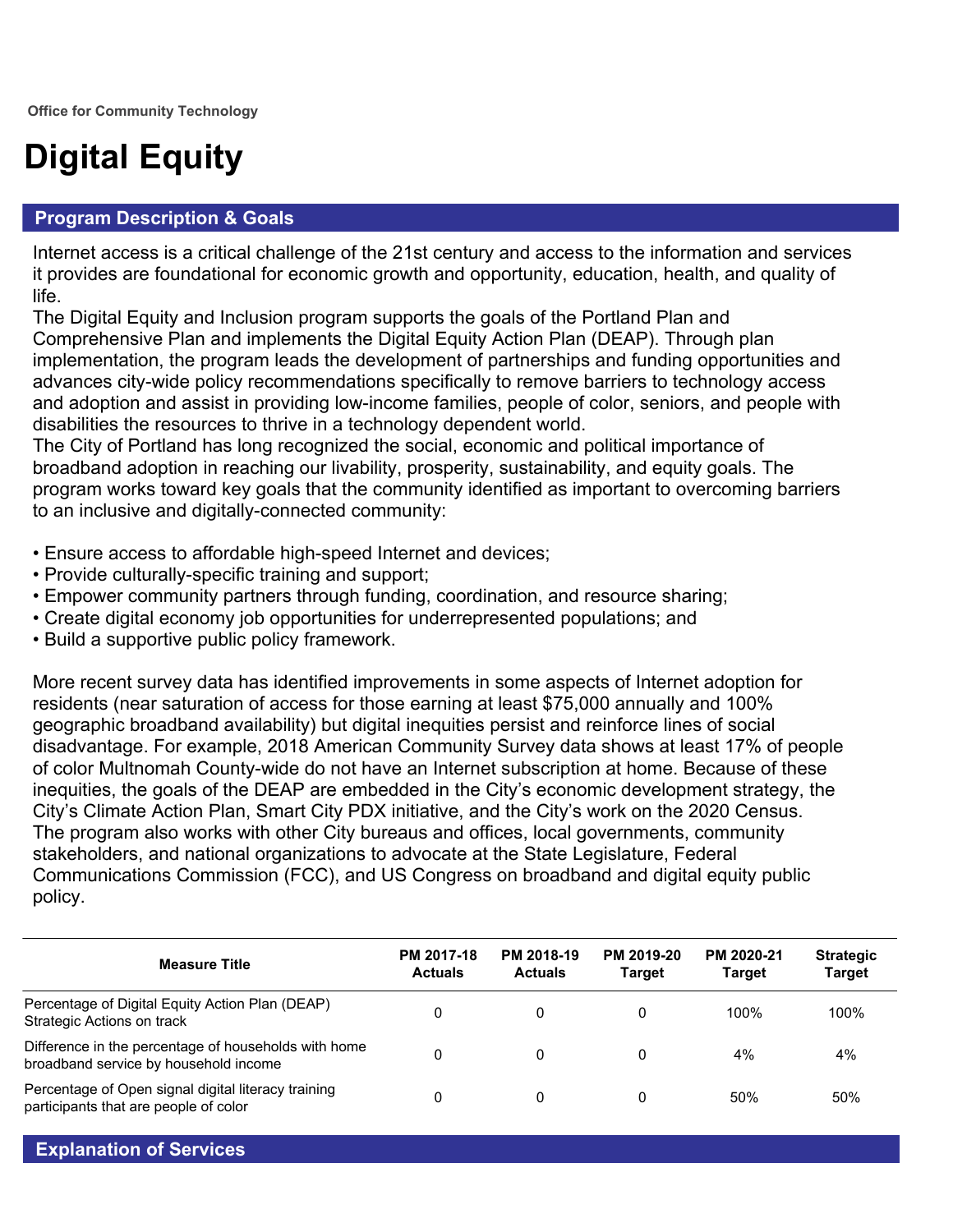Broadband access and adoption is essential for employment, education, healthcare service, and transportation among other things essential to our lives and access to it is increasingly a matter of equity. In order to ensure that Portland residents have access to the opportunities afforded by Internet access, the Digital Equity and Inclusion program:

• Coordinates efforts across City bureaus and with broadband providers to develop strategies, policies, and funding to expand broadband and communications infrastructure and digital inclusion resources to meet both City and regional network capacity needs.

• Participates in statewide Oregon Broadband Council work to ensure Portland's interests are included and considered in policy discussions and in the annual State of Broadband report.

• Advocates for state and federal policies and programs that support digital equity and local broadband development, such as Net Neutrality rules, LifeLine and E-Rate programs' low-income subsidies for broadband service, and establishment of an Oregon broadband office.

• Advocates to protect local authority to negotiate public benefit agreements with commercial users of public assets and for municipalities to own broadband infrastructure and provide network services to itself and others.

Results and Community Engagement:

• The Digital Inclusion Network (DIN), which coordinates activities of the Digital Equity Action Plan (DEAP), grew from 35 to 50 organizations and 100% of the DEAP strategic actions are "on track". • Program staff engaged in a county-wide study, led by the Mt. Hood Cable Regulatory

Commission, of digital access and adoption benefits, gaps, and barriers. The 9-month long study includes multiple community engagement methods (i.e. scientifically valid telephone survey, qualitative survey, focus groups and interviews), to learn about how access to the Internet affects people's lives and who is included in our digital economy and who's being left out. Results of the study will inform development of Phase 2 of the DEAP and guide future resource allocation.

• Secured Portland as the host city for the National Digital Inclusion Alliance's annual international conference. Portland was chosen because of City's commitment to leading the Digital Inclusion Network and efforts to bridge the digital divide for vulnerable populations.

• Open Signal, a City of Portland funded community media center, increased its digital media literacy classes, workforce technology skills training, and other community technology access services to residents.

### **Equity Impacts**

National and local data shows that digital disparities are greatest for people living in poverty, people of color, English language learners, people with disabilities, and seniors. The Year 1-3 DEAP was developed through engagement of these populations to better understand their barriers to adoption. The Digital Equity and Inclusion program focuses on leading public policy related to broadband deployment and empowering and supporting community-based partnerships that tackle barriers to Internet adoption.

Since adoption of the DEAP in 2016, more people are connected and using the Internet. Today the number of households in Multnomah County with a Broadband Internet subscription is 90% compared to 82% in 2016. While 63% of households with income less than \$20K/year reported having an Internet subscription in 2016, nearly 70% of households at this income level reported having an Internet subscription in 2018. More significantly, the gap between households with income over \$75K/year and households with less than \$75K/year with an Internet subscription is narrowing. (source: American Community Survey)

**Changes to Program**

N/A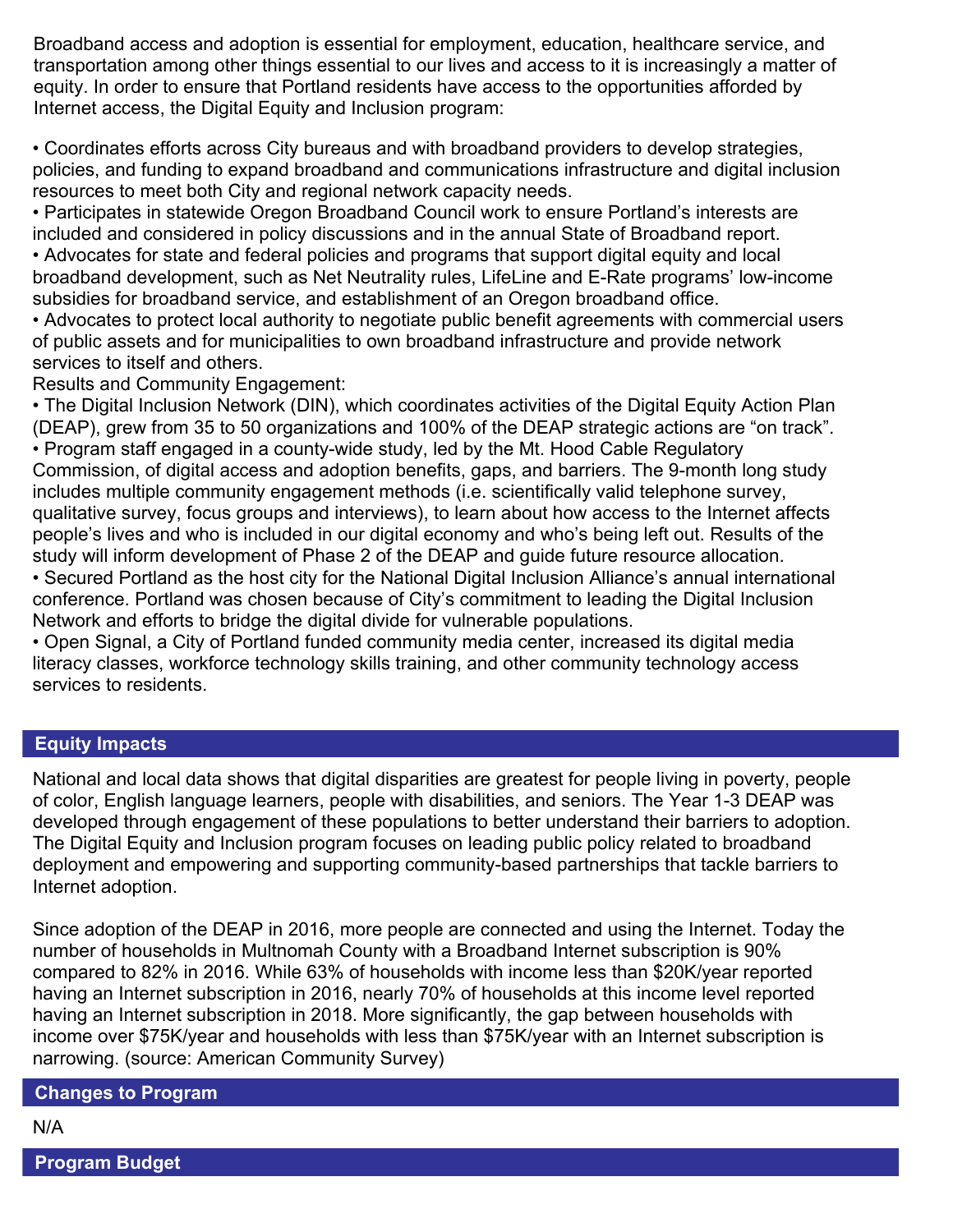|                                        | <b>FY 2017-18 Actuals</b> | <b>2018-19 Actuals</b> | <b>2019-20 Revised</b> | 2020-21<br><b>Requested with</b><br><b>DP</b> |
|----------------------------------------|---------------------------|------------------------|------------------------|-----------------------------------------------|
| <b>Bureau Expense</b>                  |                           |                        |                        |                                               |
| <b>External Materials and Services</b> | 0                         | 914,115                | 1,034,683              | 978,992                                       |
| Internal Materials and Services        | 0                         | 7,238                  | 19,267                 | 32,317                                        |
| Personnel                              | 0                         | 97,081                 | 216,821                | 408,761                                       |
| Sum:                                   | 0                         | 1,018,434              | 1,270,771              | 1,420,070                                     |
| FTE                                    |                           | 0                      | 1.38                   | 2.38                                          |

### **Resources:** General Fund Discretionary

- **Expenses:** The program's largest expense, \$936,857 is the amount provided to Open Signal for digital literacy and technology services to the community. The remaining expense funds about 1.88 FTE and related external and internal materials and services. **Staffing:** The program has an equivalent of 1.88 FTE. 0.5 FTE in the Director
	- position remains vacant.

**Assets and Liabilities:** N/A

| <b>Program Information</b> |                                              |                                         |              |  |  |  |
|----------------------------|----------------------------------------------|-----------------------------------------|--------------|--|--|--|
| <b>Bureau:</b>             | <b>Office for Community Technology</b>       | <b>Program Contact:</b> Rebecca Gibbons |              |  |  |  |
| <b>Website:</b>            | https://www.portlandoregon.gov/<br>oct/73859 | <b>Contact Phone</b>                    | 503-823-5515 |  |  |  |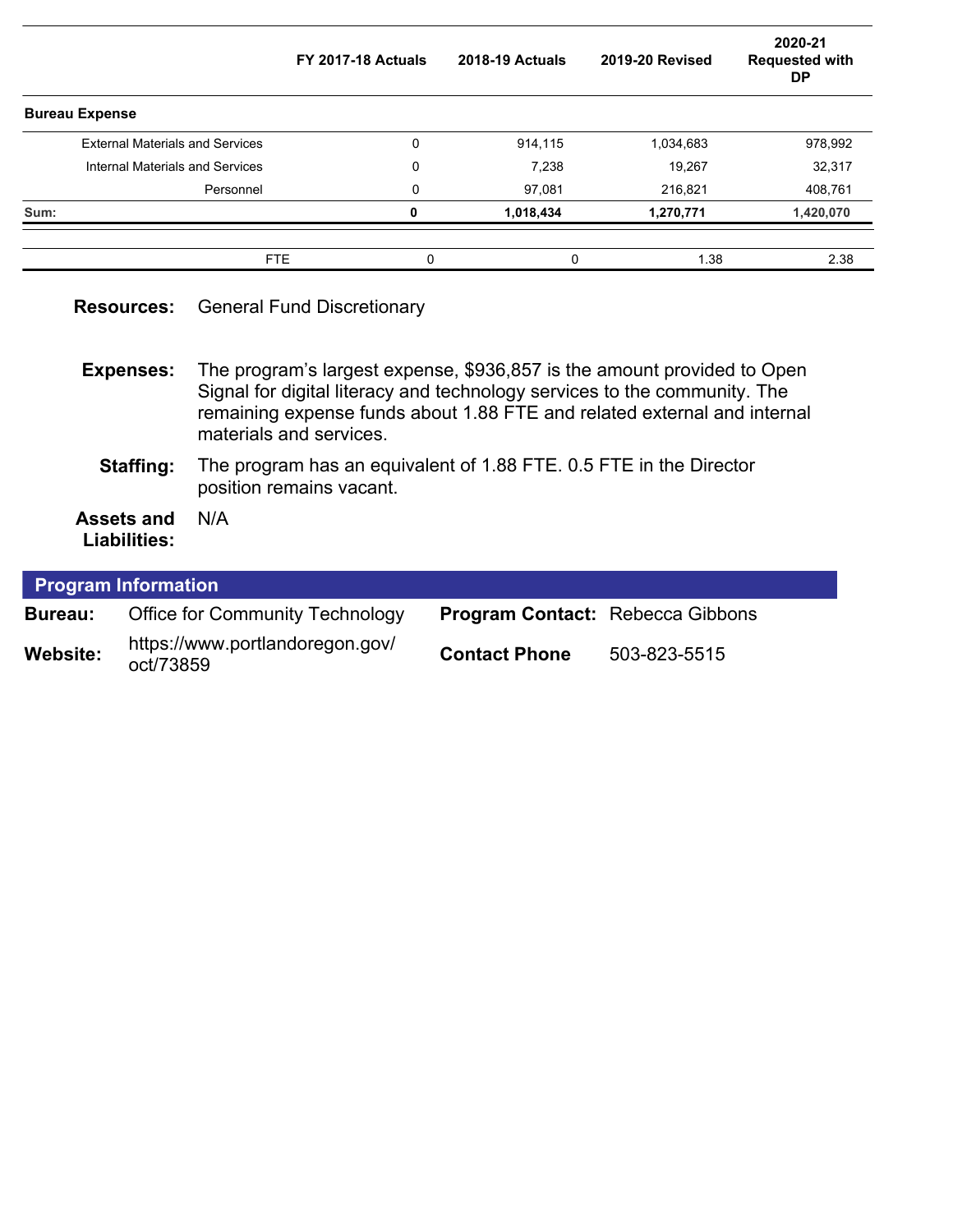# **OCT - MHCRC**

### **Program Description & Goals**

For 26 years, the Mt. Hood Cable Regulatory Commission (MHCRC) has ensured that the communities in Multnomah County and the cities of Fairview, Gresham, Portland, Troutdale and Wood Village are fairly compensated for use of the public right of way by cable companies. The MHCRC negotiates and enforces provisions in cable services franchise agreements, which include consumer protections, community benefit resources, and funding to the cities and County. The cable franchises generated about \$6.4 million in FY18-19 for Portland.

The MHCRC contracts with the City of Portland, through its Office for Community Technology (OCT), for administrative and staff services. Based on that contract, MHCRC operations resource and expenses are located within OCT's budget. The MHCRC retains a segregated fund primarily for its dedicated community benefits expenses (such as grants).

| <b>Measure Title</b>                                                                                   | PM 2017-18<br><b>Actuals</b> | PM 2018-19<br><b>Actuals</b> | PM 2019-20<br><b>Target</b> | PM 2020-21<br>Target | <b>Strategic</b><br><b>Target</b> |
|--------------------------------------------------------------------------------------------------------|------------------------------|------------------------------|-----------------------------|----------------------|-----------------------------------|
| Total franchise and utility license fees collected                                                     | 0                            | 0                            | 0                           | \$93,000,000         | \$93,000,000                      |
| Total amount of one-time fees collected from audits                                                    | 0                            | 0                            | 0                           | \$1,500,000          | \$1,500,000                       |
| Number of legislative actions taken to protect right-of-<br>way authority on bills or proposed actions | $\Omega$                     | 0                            | $\Omega$                    |                      |                                   |
| Percentage of franchise fees spent on franchise<br>regulation                                          | 0                            | 0                            | 0                           | 10%                  | 10%                               |
| Average number of work days to resolve complaints<br>against cable companies escalated to MHCRC staff  | $\Omega$                     | 0                            | 0                           | 2                    | 2                                 |
| Value of match resources leveraged by grantees<br>through their community technology grants            | 0                            | 0                            | $\Omega$                    | 50%                  | 50%                               |
| Total number of hours of local, original video<br>programs produced through community media<br>centers | 0                            | 0                            | 0                           | 5,000                | 5,000                             |

### **Explanation of Services**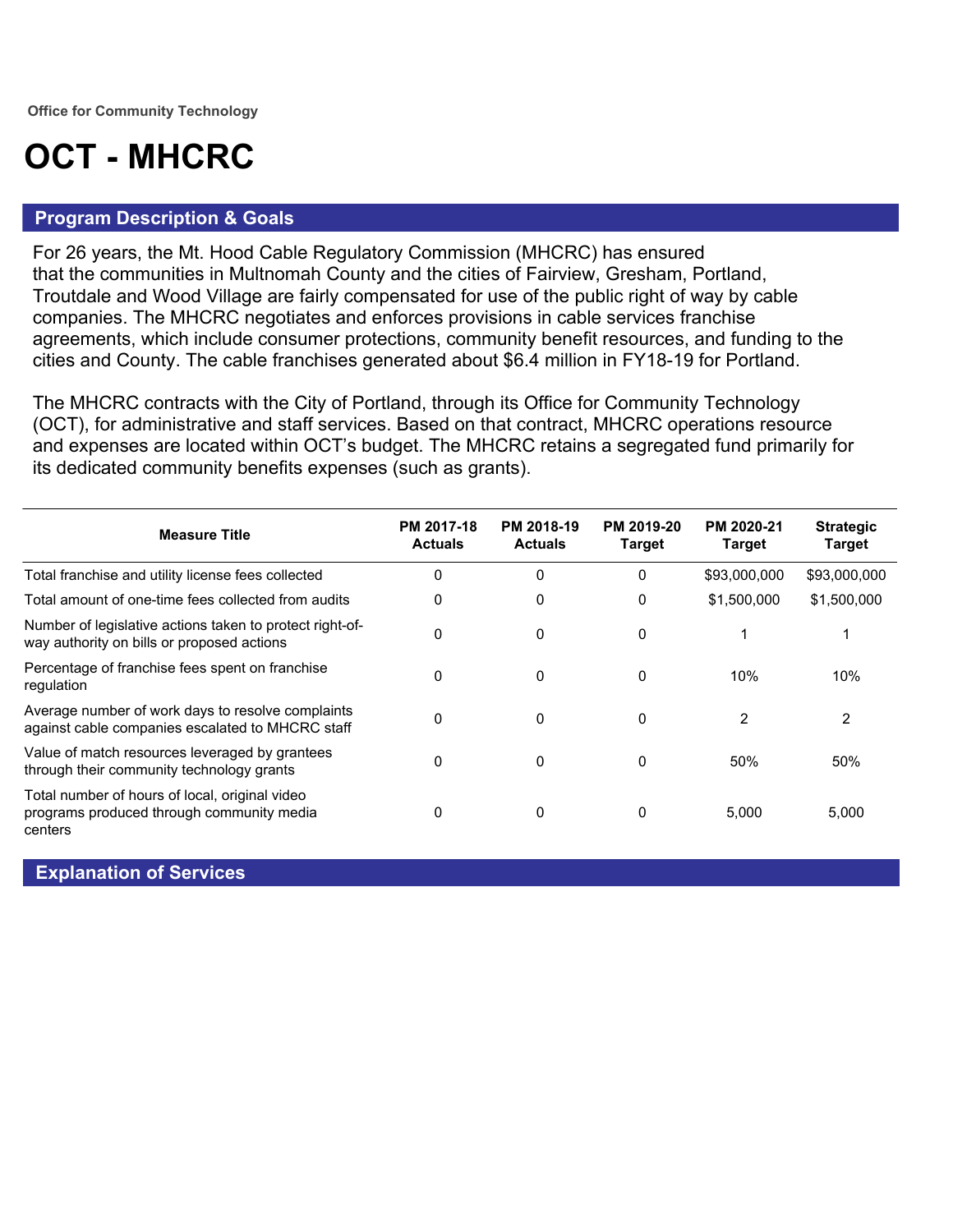The MHCRC program:

• Manages the Community Technology Grants program, which awards competitive grants to fund digital literacy and multi-media services with non-profit community organizations, local governments and libraries.

• Directs the TechSmart Initiative for Student Success, a 10-year funding initiative focused on improving outcomes for all students in Multnomah County. The initiative plans to invest a total of about \$19 million in partnership with local school districts for technology and teacher supports to transform teaching and learning for students.

• Facilitates the Institutional Network (I-Net) partnership between Comcast, the Portland Bureau of Technology Services (BTS) and public institutions. The I-Net provides reliable and affordable fiber connectivity and network services for about 300 public entity sites such as schools, libraries, fire and police stations, County courts and community colleges.

• Manages I-Net grants to BTS and I-Net users to fund site connections and I-Net related capital equipment and services.

• Manages grant agreements with two community media organizations (Open Signal – serving Portland; and MetroEast Community Media, serving communities in East Multnomah County) for capital and technology costs related to community media.

• Enforces cable company compliance with franchise agreements.

• Provides consumer protection for subscribers in cable television and cable internet service matters, including complaint resolution.

Leads cable services franchise negotiations, renewals, and transfers of ownership.

• Conducts community technology needs and interests ascertainments to craft franchise public benefit obligations that meet demonstrated community needs.

• Advocates at the local, state and federal levels to protect local interests and control in cable and communications policy and right of way management.

Directs collection and distribution of franchise fees through a segregated fund (a balance of about \$14 million) for the East County cities and Multnomah County and of the PEG/I-Net fees for community benefit purposes; oversees fund tracking, trend modeling, and revenue projections.

### **Equity Impacts**

The program tracks data regarding geographic distribution, target beneficiaries and organization focus for the Community Technology Grants. As a result, over time, the program has increased outreach to organizations that provide services to traditionally underserved populations and populations geographically located in low-income areas. As a result, the program has seen an increase in the number of grants in these areas.

The TechSmart Initiative uses a "weighted" model to allocate funds among school districts. Half of the annual available funding is allocated on a per-student basis and half on students from underserved populations (ie. English language learners, students of color, free/reduced lunch, students with disabilities, etc.). In its annual evaluation, the Initiative also collects data about classroom practices and technology that are effective for these student populations' learning and shares these findings across all school districts.

Through grant agreements with Open Signal and MetroEast Community Media, these organizations track demographic information for certain program offerings and they use this data to continually improve access to underserved populations in their communities.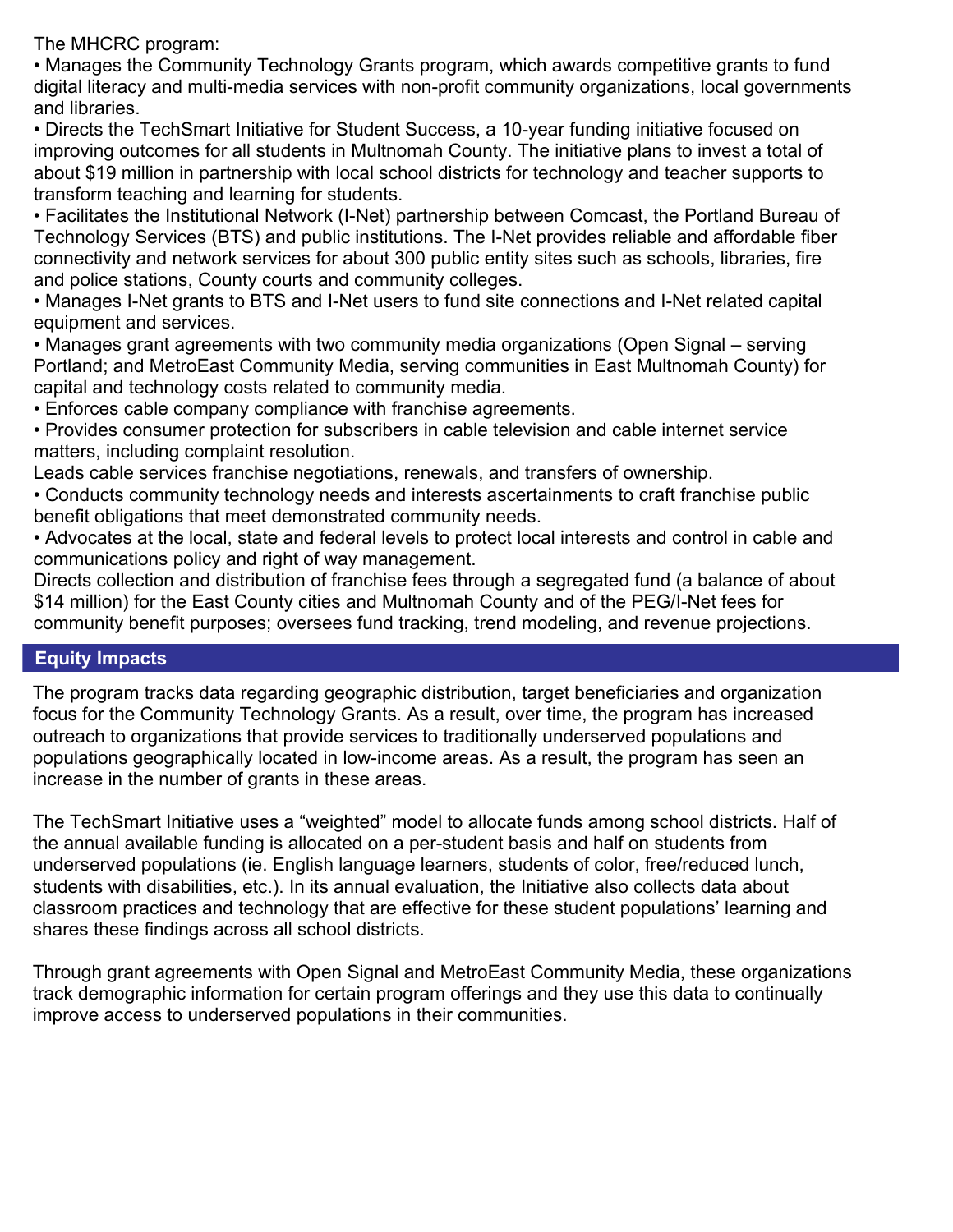#### **Changes to Program**

As traditional cable companies continue to move services to internet platforms and video delivery over the internet expands, franchise fee revenues and funding for community benefits (community grants, network infrastructure and community media) are diminishing. Current federal law limits local authority for these local benefits based on the company's revenues derived only from cable TV services. Cable franchise and community benefit revenues began to flatten several years ago but from FY2016-17 to FY2017-18, revenues in Portland decreased by 6.7% and another 7.9% in FY18-19. Unless federal policy changes, the program anticipates significant restructuring or discontinuance of services and programs over the next two years.

### **Program Budget**

|                                        | <b>FY 2017-18 Actuals</b> | <b>2018-19 Actuals</b> | <b>2019-20 Revised</b> | 2020-21<br><b>Requested with</b><br>DP |
|----------------------------------------|---------------------------|------------------------|------------------------|----------------------------------------|
| <b>Bureau Expense</b>                  |                           |                        |                        |                                        |
| <b>External Materials and Services</b> | $\mathbf 0$               | 94,803                 | 418,616                | 380,540                                |
| Internal Materials and Services        | 0                         | 24,515                 | 110,377                | 78,446                                 |
| Personnel                              | 0                         | 267,162                | 580,553                | 604,830                                |
| Sum:                                   | 0                         | 386,481                | 1,109,546              | 1,063,816                              |
|                                        |                           |                        |                        |                                        |
| <b>FTE</b>                             | 0                         | $\Omega$               | 4.04                   | 4.04                                   |

- **Resources:** About half the program's budget is funded by contributions from each of the MHCRC-member jurisdictions, in accordance with the Intergovernmental Agreement that created the MHCRC, and half is funded through other MHCRC resources (compliance funds and fund interest).
- **Expenses:** About half of the program expenses are personnel costs for staff to perform program work, one-fourth is for external services, and one-fourth is for internal services.
	- **Staffing:** The MHCRC resource to the OCT funds four FTE for the program. Staffing levels for the program have remained the same over the past 7 years.

**Assets and Liabilities:** N/A

| <b>Program Information</b> |                                        |                      |                                            |  |  |  |
|----------------------------|----------------------------------------|----------------------|--------------------------------------------|--|--|--|
| <b>Bureau:</b>             | <b>Office for Community Technology</b> |                      | <b>Program Contact:</b> Julie S. Omelchuck |  |  |  |
|                            | <b>Website:</b> www.mhcrc.org          | <b>Contact Phone</b> | 503-823-4188                               |  |  |  |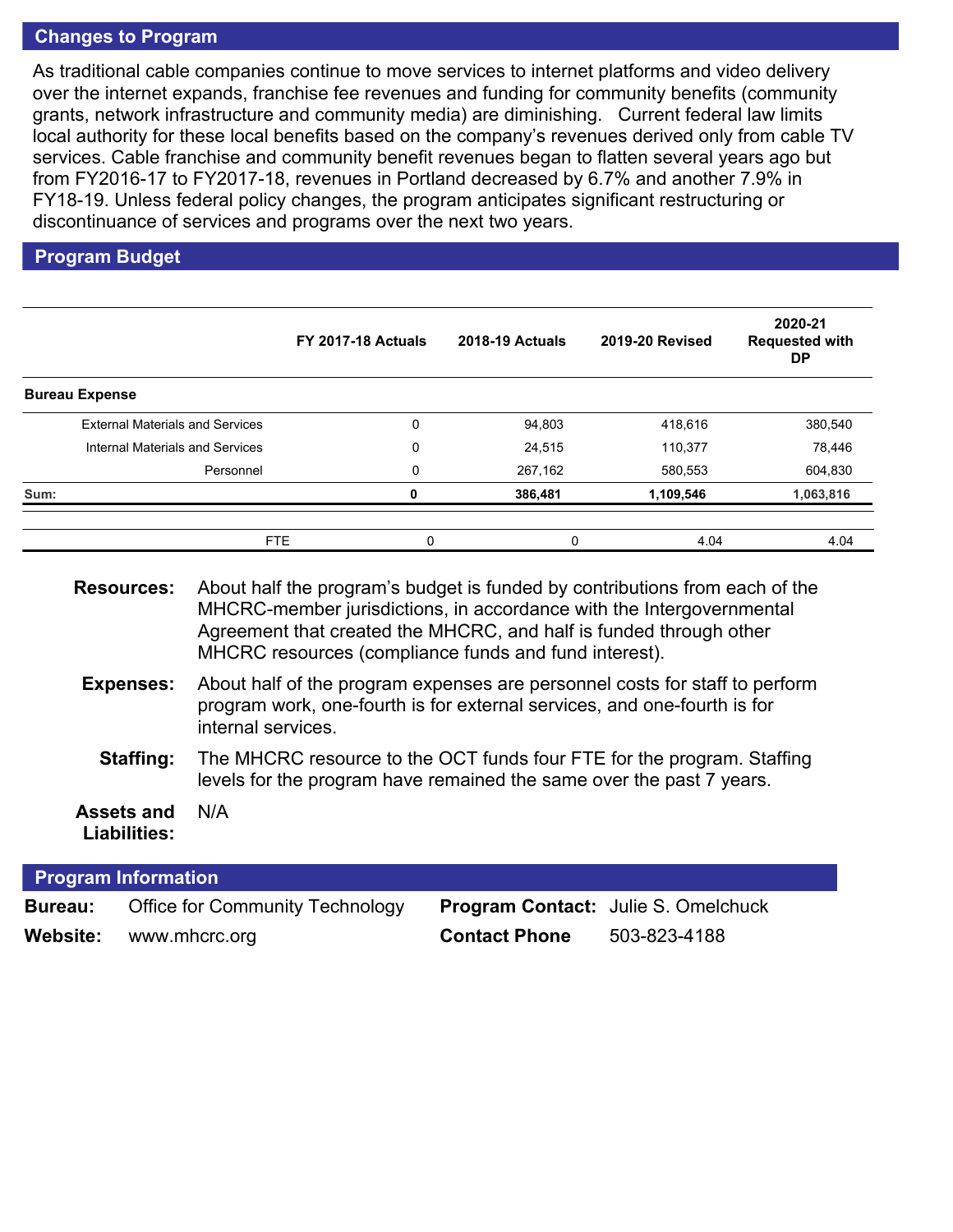|                                        | $5.57$ $5.7$ $5.57$             |                      |                 |            |  |  |
|----------------------------------------|---------------------------------|----------------------|-----------------|------------|--|--|
|                                        | <b>Decision Package Summary</b> | Run Date: 1/28/20    |                 |            |  |  |
| Page 1 of 2                            |                                 | Run Time: 1:19:30 AM |                 |            |  |  |
| DP: 9636 - OCT - Financial Analyst III |                                 | DP Type              | <b>Priority</b> | <b>New</b> |  |  |
|                                        |                                 | <b>ADD</b>           |                 | No         |  |  |

City of Portland

#### **Package Description**

OCT did not retain financial support when it moved out of the Revenue Division and has been contracting with OMF for basic financial support. Without a dedicated financial analyst, the leadership team has absorbed more of the fiduciary duties for which financial staff would normally be responsible. OCT staff manages several legal and professional contracts and manages a \$14 million-dollar fund and several grant agreements on behalf of the Mt. Hood Cable Regulatory Commission. The 2018-19 independent audit of the MHCRC fund recommended that MHCRC implement controls to ensure the proper accounting of the fund. While new accounting standards are not predicted to impact the Office, it is critical that the Office have a position that has intimate knowledge and understanding of Oregon local budget laws, TSCC, City of Portland Budget and Budget Monitoring processes, OMF financial policies and procedures, Fund creation ordinances, and Generally Accepted Accounting Principles.

This position would report directly to the OCT director and serve each of the three programs. This position would serve as the finance, budget and administrative manager. This position would establish and administer financial, budgetary and accounting controls, provide oversight and ensure compliance of all contracts in accordance with City of Portland requirements. This positional will provide short- and long-term financial forecasting and analyze current financial position and financing issues and develop solutions.

#### **Service Impacts**

The impact of this position would greatly increase OCT leadership capacity to focus on financial and legal risks associated with the City's franchise and utility program and the Mt. Hood Cable Regulatory Commission program. Known risks facing the City of Portland are as follows:

• Preemption to local government's authority to manage and collect funds for use of the public right-of-way. Some preemptions in the wireless (small cells) and cable industries at the federal level have been enacted, and other states have experienced both federal and state preemptions. These rulings are currently being challenged in the courts. The trend is expected to continue with other telecommunications companies.

• Transfer of knowledge from institutional memory to consistent, written procedures and documented archives, and planning for an aging workforce within the program.

• Federal (or state) regulation do not keep pace with advancements in technology, thus limiting our regulatory role or ability to collect franchise, license fees or taxes.

The addition of a financial analyst would allow the bureau to increase capacity to make financial forecasts that would assist both programs listed above. The position would also increase the Offices ability to analyze the office budget and MHCRC fund budget in real time. An additional impact of this request, if granted, would be better alignment of City of Portland and MHCRC budget and finance processes.

#### **Equity Impacts**

The Office will use our racial equity plan in the hiring and training. This position will assist in leading and facilitate the Budget Advisory Committee which aims to increase community involvement in the Office's resources, provide recommendations regarding the Office's goals, priorities, and policies, and meet the needs of those interacting with our Office.

|             |                                     | <b>Budget Detail</b>             |                                                |                         |                           |                          |
|-------------|-------------------------------------|----------------------------------|------------------------------------------------|-------------------------|---------------------------|--------------------------|
| <b>Fund</b> |                                     | 2020-21 Request<br>- V52 with DP | 2020-21 CBO<br>Recommended-<br>V <sub>53</sub> | 2020-21<br>Proposed-V54 | 2020-21<br>Approved - V55 | 2020-21 Adopted<br>- V56 |
|             | <b>Major Object Name</b>            | <b>Expense</b>                   |                                                |                         |                           |                          |
| 100000      | <b>External Materials and Servi</b> | $-76,620$                        | 0                                              | $\Omega$                | 0                         | 0                        |
| 100000      | Personnel                           | 153,240                          | 0                                              | 0                       | 0                         | 0                        |
|             | Sum:                                | 76,620                           | 0                                              | 0                       | 0                         |                          |
|             | <b>Major Object Name</b>            | Revenue                          |                                                |                         |                           |                          |
| 100000      | <b>General Fund Discretionary</b>   | 76,620                           | 0                                              | $\Omega$                | 0                         | 0                        |
|             | Sum:                                | 76,620                           | 0                                              | $\Omega$                | <sup>0</sup>              |                          |
|             |                                     |                                  |                                                |                         |                           |                          |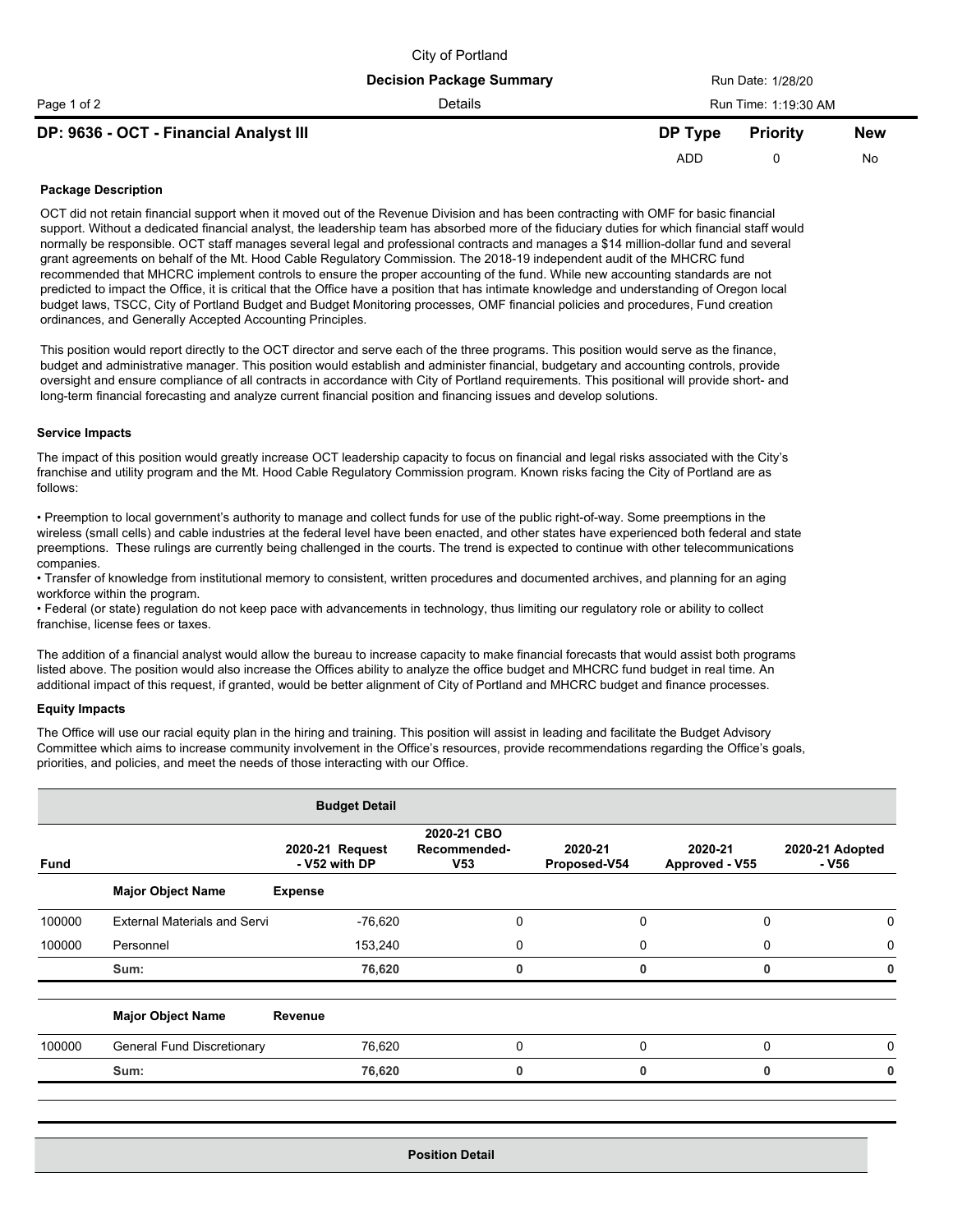|                                  |                  | City of Portland                |         |              |                   |                      |
|----------------------------------|------------------|---------------------------------|---------|--------------|-------------------|----------------------|
|                                  |                  | <b>Decision Package Summary</b> |         |              | Run Date: 1/28/20 |                      |
| Details<br>Page 2 of 2           |                  |                                 |         |              |                   | Run Time: 1:19:30 AM |
|                                  | Job Class - Name | <b>FTE</b>                      | Salary  | Supplemental | <b>Benefit</b>    | <b>Total</b>         |
| 30003056 - Financial Analyst III |                  | 1.00                            | 101.888 | 0            | 39.840            | 149,524              |
| Total                            |                  | 1.00                            | 101.888 | 0            | 39,840            | 149.524              |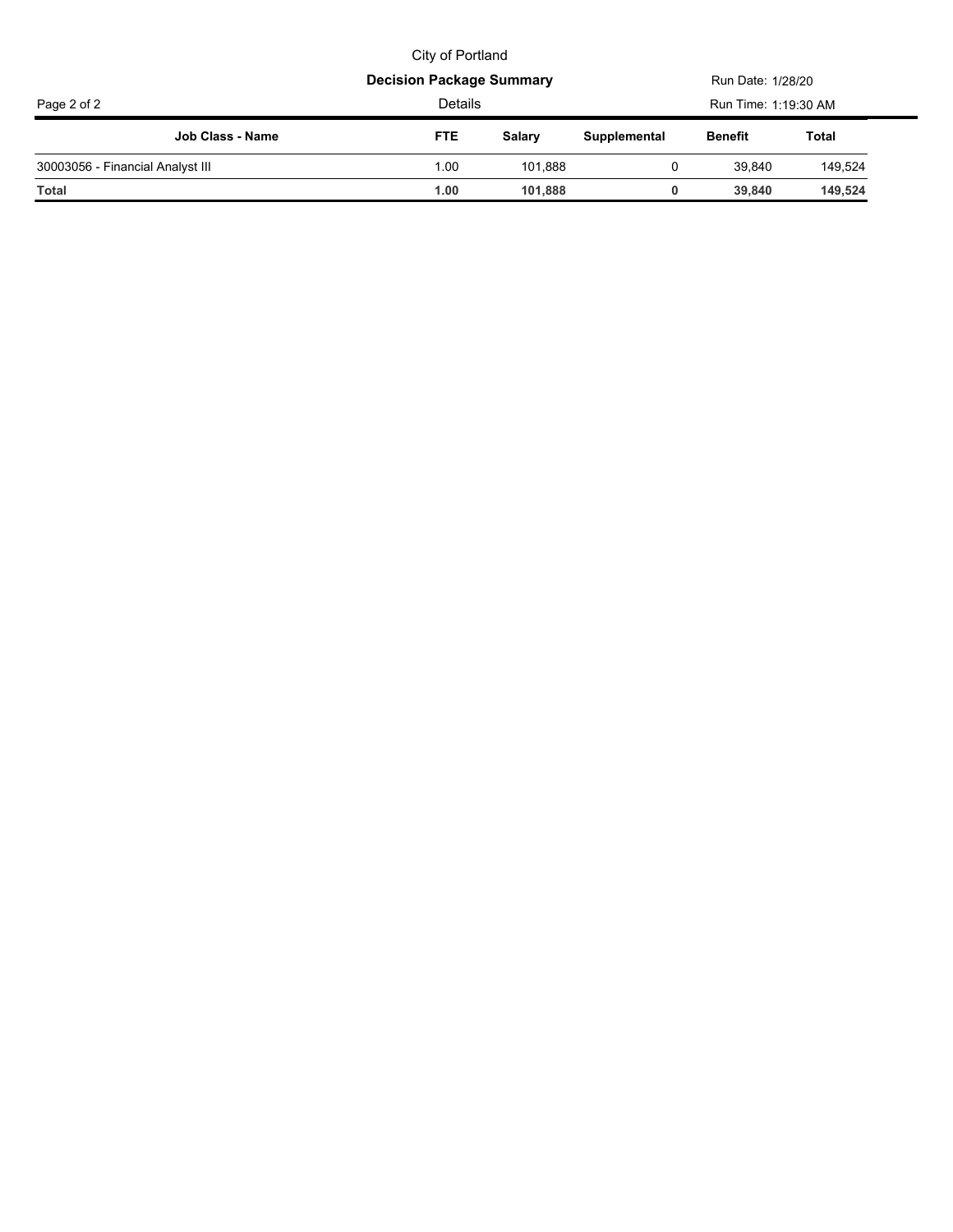### **The Office for Community Technology**

### **Plan Overview**

Over the five-year forecast period, OCT's programs and staffing levels are expected to grow moderately. Current steps the Office is taking to address and protect the City from risk are:

- Staff are reviewing ways to administer franchises and licenses more efficiently and to increase general fund revenues through enhanced compliance and a broader base. OCT will present a proposal to council in FY 20-21.
- Moderate investment is necessary to legally challenge Federal Communications Commission preemptions of local government authority to manage the public right-ofway. OCT will continue to maintain funds to participate in policy and legal action to protect the City's authority to manage the public right-of-way.
- Significant investment may be necessary to strategize new sources of general fund revenue to replace right-of-way fees.
- OCT staff is working with the Mt. Hood Cable Regulatory Commission to adjust for rule changes at the Federal level to strategize terms of cable franchises and the negotiated public benefits.

The program anticipates increases in budget requests for the system used to monitor, track and record the annual \$83 million + franchise and utility license fees. At the low range, funding would be needed for updates to current SAP module (PSCD) to increase efficiency and develop a portal. At the high range, the program potentially may need a new or replacement technology.

The 2018 study of the location and structure of the Office for Community Technology indicated that the City of Portland needs to establish a future organizational structure for policy and implementation of public facing technologies. The City of Portland currently does not dedicate ongoing funds to this effort but will likely need to through OCT or another bureau identified by council.

### **Revenue Assumptions**

Revenue assumptions track Current Appropriation Level assumptions for General Fund, with consideration for add packages. Intergovernmental revenue from the Mt. Hood Regulatory Commission is forecasted with inflationary increases associated with program costs. The outcome of franchise negotiations with cable companies will greatly affect the future trajectory of the MHCRC's mission and scope.

### **Expenditure Assumptions**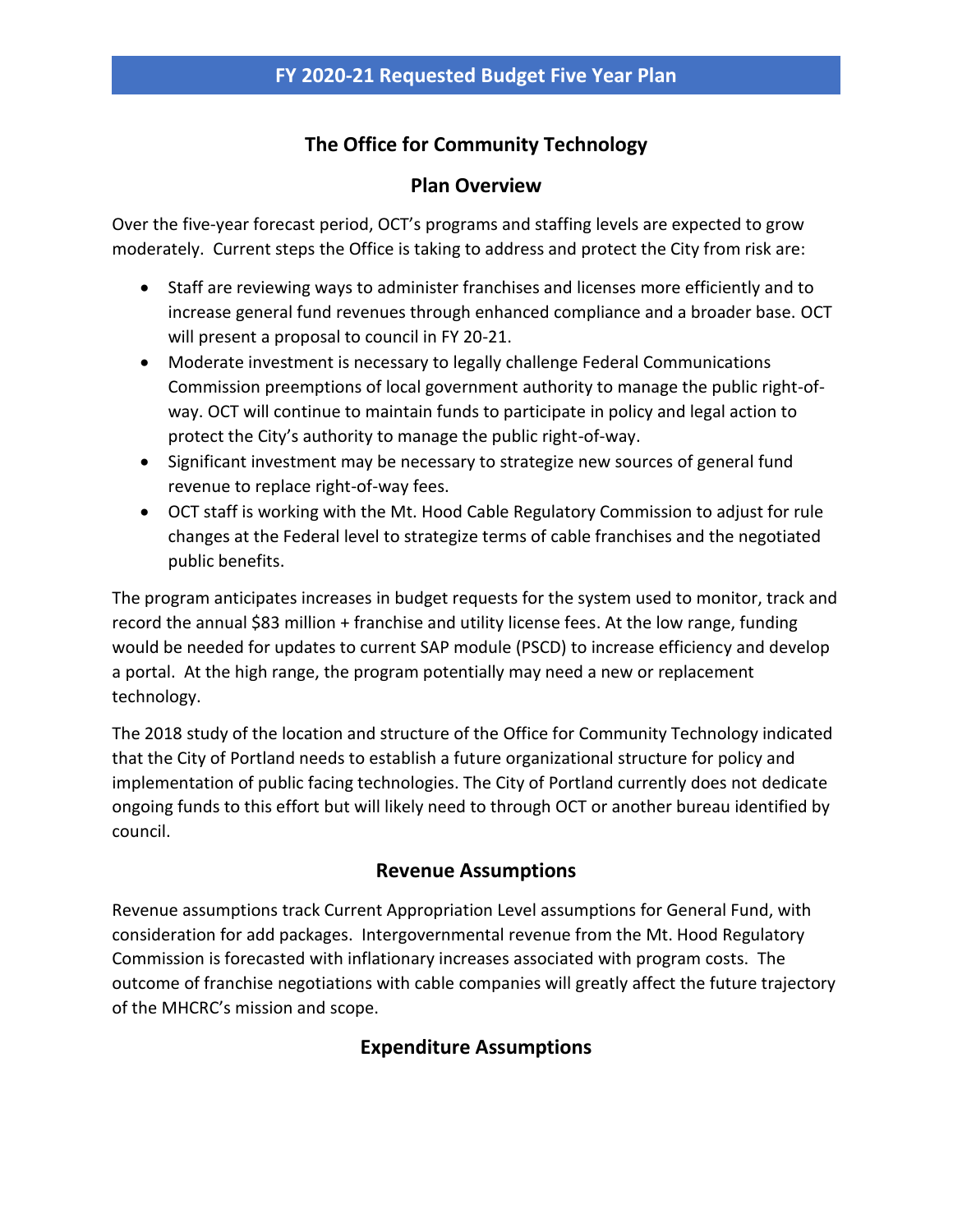### **FY 2020-21 Requested Budget Five Year Plan**

In addition to citywide economic trends and policy decisions above, the rising cost of personnel services, including the classification and compensation study financial impacts, the pay equity study financial impacts and associated benefits costs, are rising greater than historic inflationary levels for the general fund. Citywide trends and policy decisions are a risk to maintaining current service level funding, and base level services, if future impacts continue at the current pace.

### **Expenditure Risks to the Forecast and Confidence Level**

The overall confidence level is medium, given the dependencies described herein and unknown but likely service changes within the five-year horizon.

| <b>OCT General Fund</b>                                               |                 |             |             |             |           |             |  |  |  |  |  |  |
|-----------------------------------------------------------------------|-----------------|-------------|-------------|-------------|-----------|-------------|--|--|--|--|--|--|
| CΥ<br>2021-22<br>FY 2022-23<br>FY 2023-24<br>FY 2024-25<br>FY 2020-21 |                 |             |             |             |           |             |  |  |  |  |  |  |
| <b>Resources</b>                                                      | <b>Estimate</b> | <b>Plan</b> | <b>Plan</b> | <b>Plan</b> | Plan      | <b>Plan</b> |  |  |  |  |  |  |
| <b>Beginning Fund Balance</b>                                         | 0               | 0           |             | 0           |           |             |  |  |  |  |  |  |
| Taxes                                                                 |                 |             |             |             |           |             |  |  |  |  |  |  |
| Licenses & Permits                                                    |                 | 0           |             |             |           |             |  |  |  |  |  |  |
| <b>Charges for Services</b>                                           |                 |             |             |             |           |             |  |  |  |  |  |  |
| Intergovernmental                                                     | 900.565         | 1,070,762   | 1,070,762   | 1,070,762   | 1,070,762 | 1,070,762   |  |  |  |  |  |  |
| Interagency Revenue                                                   |                 |             |             |             |           |             |  |  |  |  |  |  |
| <b>Fund Transfers - Revenue</b>                                       |                 |             |             |             |           |             |  |  |  |  |  |  |
| Bond & Note Proceeds                                                  |                 |             |             |             |           |             |  |  |  |  |  |  |
| <b>Miscellaneous</b>                                                  |                 |             |             |             |           |             |  |  |  |  |  |  |
| General Fund Discretionary & Overhead                                 | 2,808,916       | 2,462,540   | 2,493,107   | 2,596,296   | 2,700,857 | 2,811,978   |  |  |  |  |  |  |
| <b>Resource Total</b>                                                 | 3,709,481       | 3,533,302   | 3,563,869   | 3,667,058   | 3,771,619 | 3,882,740   |  |  |  |  |  |  |

|                                        | CY<br>FY 2020-21 |           | FY 2022-23<br>FY 2021-22 |           | FY 2023-24  | FY 2024-25  |
|----------------------------------------|------------------|-----------|--------------------------|-----------|-------------|-------------|
| <b>Expenditures</b>                    | <b>Estimate</b>  | Plan      | Plan                     | Plan      | <b>Plan</b> | <b>Plan</b> |
| Personnel                              | 1,353,450        | 1,839,993 | 1,829,628                | 1,887,867 | 1,946,259   | 2,010,001   |
| <b>External Materials and Services</b> | 1,820,833        | 1,495,222 | 1,531,144                | 1,570,954 | 1,611,799   | 1,653,706   |
| Internal Materials and Services        | 535.198          | 198.087   | 203.097                  | 208.237   | 213.561     | 219.033     |
| Capital Outlay                         |                  | 0         |                          | Ω         |             | 0           |
| Debt Service                           | 0                | 0         |                          | 0         |             | 0           |
| Fund Transfers - Expense               | 0                | 0         |                          | 0         | O           | 0           |
| Contingency                            | 0                | 0         |                          | 0         |             | 0           |
| <b>Debt Service Reserves</b>           | 0                | 0         |                          | 0         |             | 0           |
| <b>Expense Total</b>                   | 3,709,481        | 3,533,302 | 3,563,869                | 3,667,058 | 3,771,619   | 3,882,740   |
| <b>Planned FTE Total</b>               | 10.0             | 11.0      | 11.0                     | 11.0      | 11.0        | 11.0        |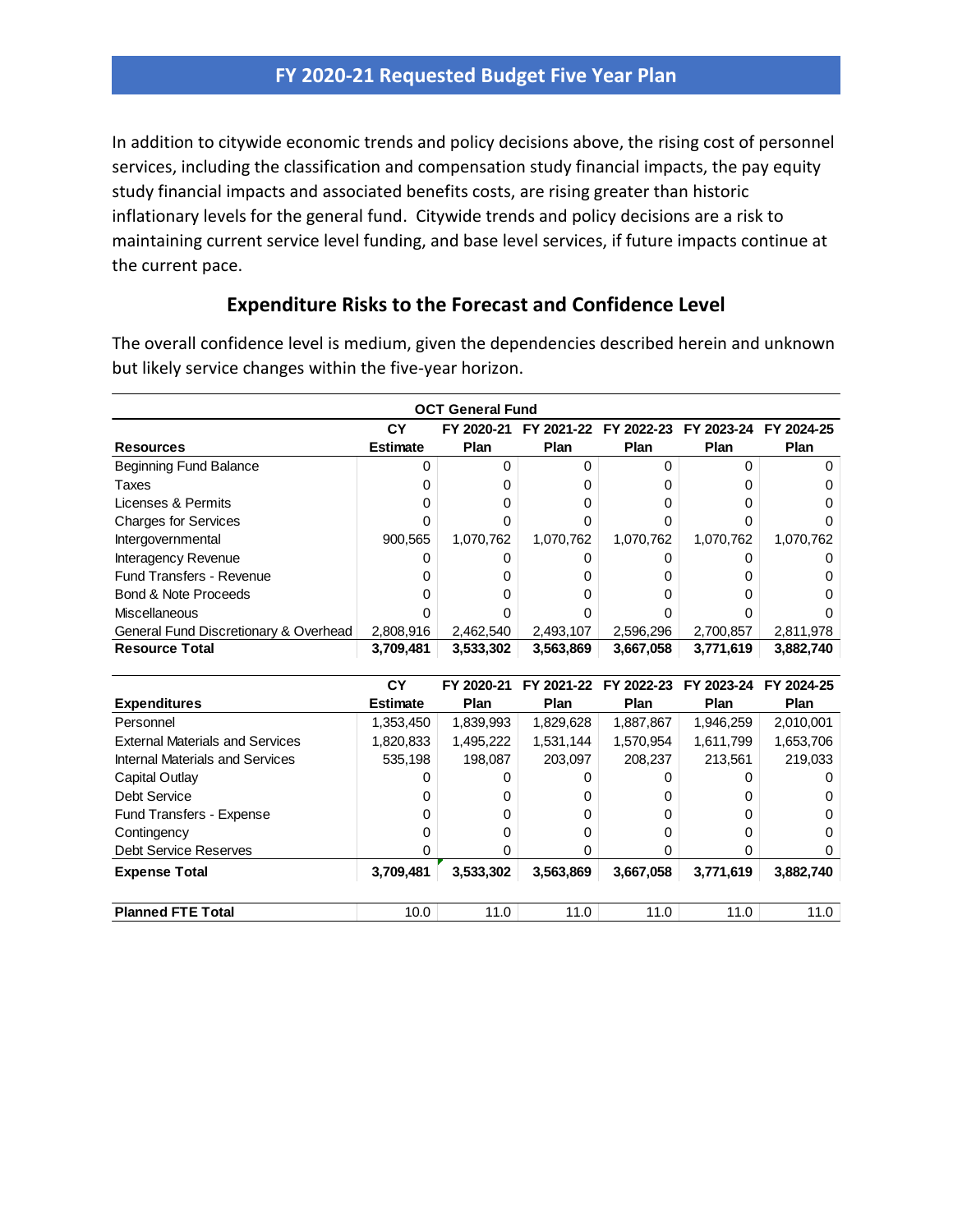## **Office for Community Technology**

### **Requested Budget & Racial Equity Plan Update:**

The Office supports programs that advance equity through:

• The annual competitive Community Technology Grants program, funding digital literacy and multi-media services with non-profit community organizations, local governments, and libraries. Many of these grant projects focus on reducing disparities for underserved populations.

• The TechSmart Initiative for Student Success, a 10-year funding initiative focused on improving outcomes for all students in Multnomah County. The initiative plans to invest a total of about \$19 million in partnership with local school districts for technology and teacher supports in order to innovate and transform teaching and learning for students. The TechSmart Initiative uses a "weighted" model to allocate funds among school districts. Half of the annual available funding is allocated on a per-student basis and half on students from underserved populations (i.e., English language learners, students of color, free/reduced lunch, students with disabilities, etc.). In its annual evaluation, the Initiative also collects data about classroom practices and technology that are effective for these student populations' learning and shares these findings across all school districts.

• Grant agreements with Open Signal and MetroEast Community Media which are required to track and report on demographic information for certain program offerings. They use this data to continually improve access to underserved populations in their communities. A new performance measure tracks the progress of Open Signal digital literacy training that are people of color.

• Training and career development activities for all employees, including making training funding available for their own employees within the base budget.

- Encouraging training and career development around equity training.
- Soliciting services from D/M/W/ESB vendors in procurement processes.

• Advocating for state and federal policies and programs that support digital equity and local broadband development, such as Net Neutrality rules, LifeLine and E-Rate programs' low-income subsidies for broadband service, and establishment of an Oregon broadband office.

• Actively engaging in the City's Smart Cities Steering Committee and convened the initial equity work group that lead to Council adoption of the Smart City PDX Priorities Framework.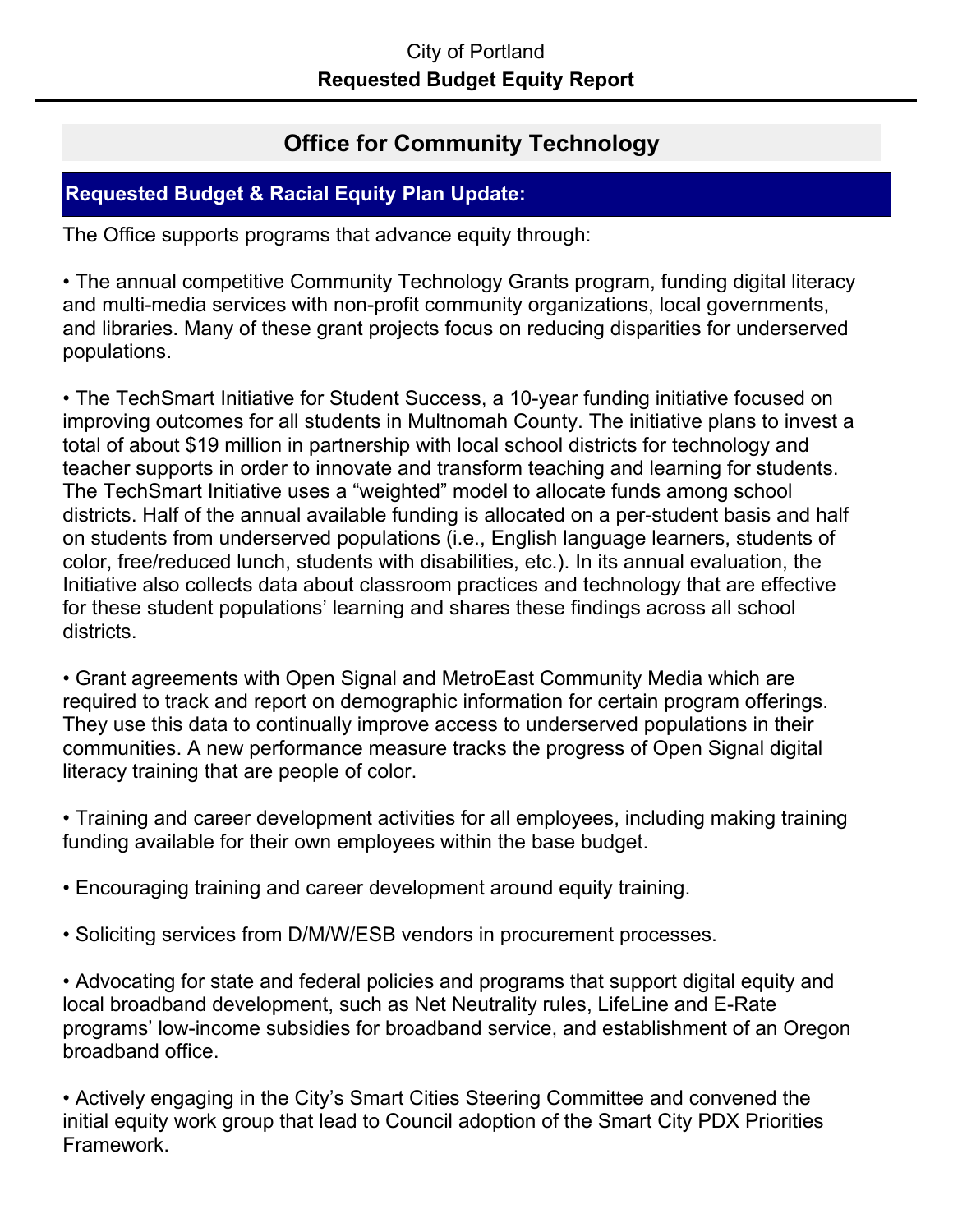### City of Portland **Requested Budget Equity Report**

• Implementation of the Digital Equity Action Plan (DEAP), a three-year plan adopted in 2016. The Digital Equity program leads a collective community approach to implementing strategies and harnessing opportunities to address the digital divide for low-income individuals and families, people of color, seniors, people with disabilities, and people with limited English language proficiency.

OCT has one dedicated FTE and a small budget to strategize and implement actions to meet the goal of the program and do more extensive outreach and service connection for impacted populations.

### **Racial Equity Plan Link:** N/A

### **Requested Budget Community Engagement:**

The base budget for OCT has not changed in the next FY. The Mt. Hood Cable Regulatory Commission and the City of Portland funded the Community Technology Needs Ascertainment that is currently underway, with engagement focused on people of color, people with disabilities, and Seniors. Results of this ascertainment will help inform strategic actions and budget to help meet needs of different communities regarding communications technologies, particularly the renegotiation of cable franchise agreements.

### **Base Budget Constraints:**

OCT has one dedicated FTE and a small budget strategize and implement actions to meet the goal of the Digital Equity program and do more extensive outreach and service connection for impacted populations.

### **Notable Changes:**

We have not made significant realignments or changes to the bureau budget.

### **Equity Manager Role in Budget Development**

N/A

| <b>Equity</b> | OCT does not have an equity |
|---------------|-----------------------------|
| Manager:      | manager                     |

**Contact Phone:**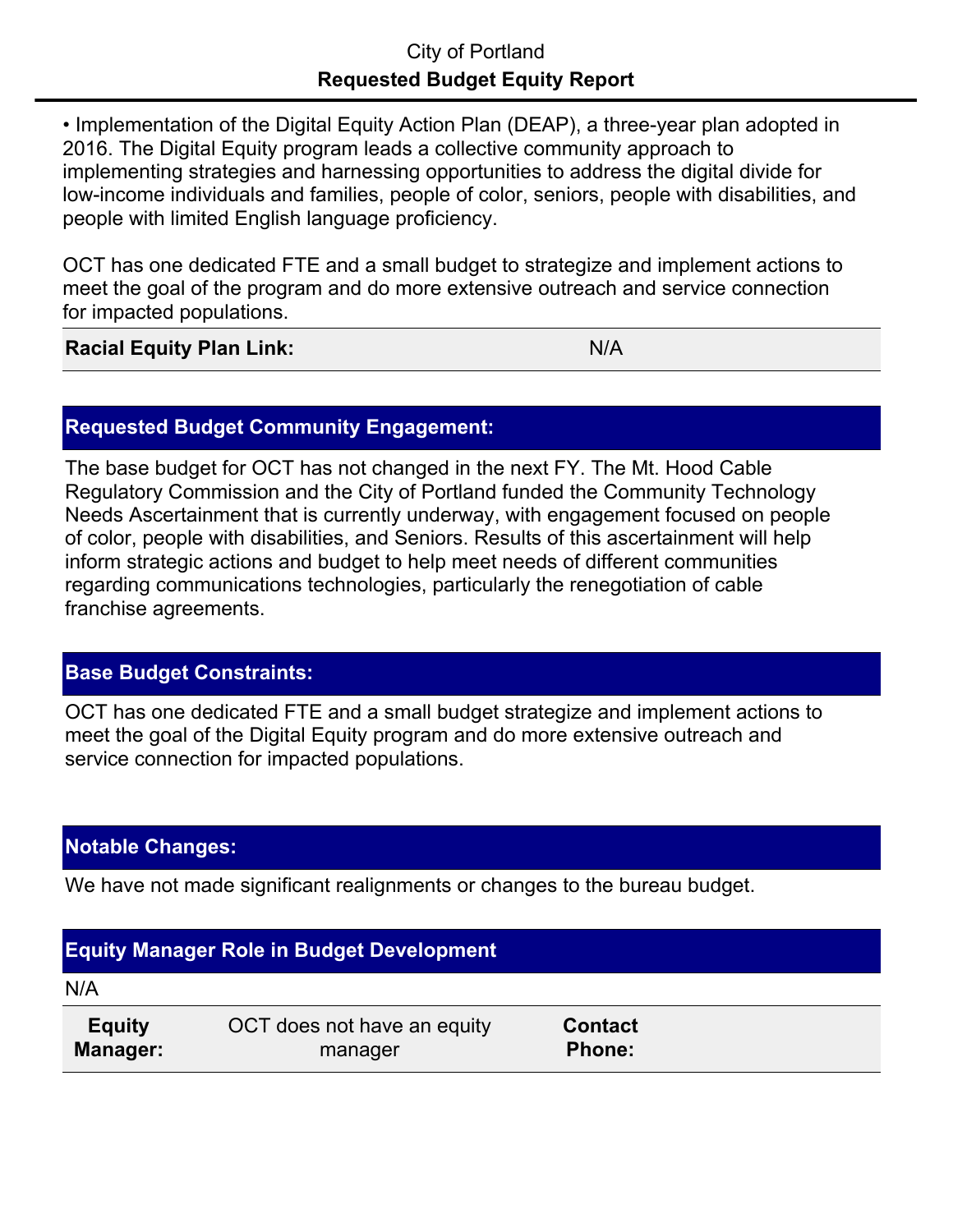### City of Portland **Requested Budget Equity Report**

### **ADA Title II Transition Plan:**

If applicable, how is funding being prioritized to meet obligations related to Title II of the Americans with Disabilities Act and the bureau's Transition Plan barrier removal schedule?

### **Accommodations:**

We have included funding for translation and interpretation services. We have funds in professional services for a variety of engagement services and have a decision package to increase FTE to assist with community outreach.

### **Capital Assets & Intergenerational Equity**

N/A

| <b>Measure Title</b> | PM 2017-18<br><b>Actuals</b> | <b>Actuals</b> | PM 2018-19 PM 2019-20<br><b>YTD Actuals</b> | <b>PM 2019-20</b><br><b>Target</b> | <b>PM 2020-21</b><br>Target | <b>Strategic</b><br><b>Target</b> |
|----------------------|------------------------------|----------------|---------------------------------------------|------------------------------------|-----------------------------|-----------------------------------|
|                      |                              |                |                                             |                                    |                             |                                   |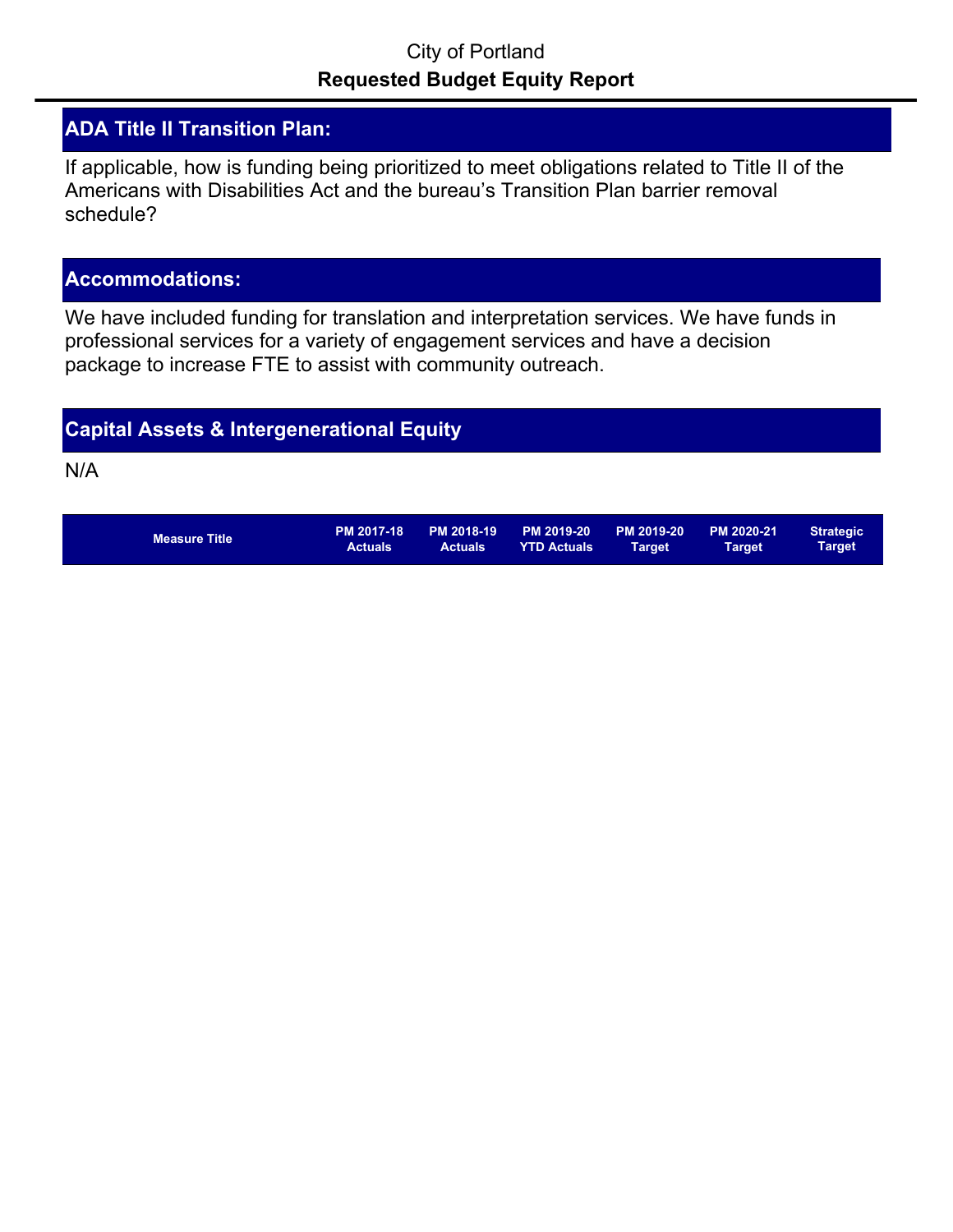### City of Portland **Requested Budget Equity Report**

| <b>Data Tracking</b><br><b>Methodology:</b> | OCT and the MHCRC have numerous grant agreements with<br>the community Access centers, schools, and various non-<br>profits. For the MHCRC Community Technology Grants, OCT<br>tracks grants by the number and grant dollar amounts in four<br>areas, one of which is reducing disparities for traditionally<br>underserved communities. Each grant agreement is evaluated<br>throughout the year to verify it is meeting the intentions of the<br>agreement.<br>The two community media centers submit reports every six<br>months that document demographics of people participating in<br>media and digital literacy classes and the number and type of<br>nonprofits engaged with the center.<br>The TechSmart Initiatve funding to each school district is<br>update annually based on district data on students of color,<br>English Language Learners, students with disabilities, and<br>total student population.<br>The Digital Equity Action Plan (DEAP) has 17 strategic actions<br>for which it tracks progress with community partners.<br>Community Partners voluntarily provide strategic action<br>progress updates annually. Depending on the strategic action,<br>the progress update may include number and demographics of<br>residents served. OCT uses American Community Survey<br>(ACS) data to track access and adoption rates overall. ACS<br>data is available annually and can be disaggregated by<br>income level and demographics. OCT staff is currently<br>developing phase II action plan for years 4-6. |
|---------------------------------------------|--------------------------------------------------------------------------------------------------------------------------------------------------------------------------------------------------------------------------------------------------------------------------------------------------------------------------------------------------------------------------------------------------------------------------------------------------------------------------------------------------------------------------------------------------------------------------------------------------------------------------------------------------------------------------------------------------------------------------------------------------------------------------------------------------------------------------------------------------------------------------------------------------------------------------------------------------------------------------------------------------------------------------------------------------------------------------------------------------------------------------------------------------------------------------------------------------------------------------------------------------------------------------------------------------------------------------------------------------------------------------------------------------------------------------------------------------------------------------------------------------------------------------------------------|

### **Hiring, Retention, & Employment Outreach:**

OCT follows the Office's racial equity plan in hiring, training, and supporting employees.

### **Contracting Opportunities**

OCT often contracts and all contracting begins with reaching out to D/M/W/ESB's first.

### **Engaging Communities Most Impacted by Inequities**

OCT has two decision packages this year that are intended to meet a gap in meeting some of our equity goals. The first is to add a financial analyst that will assist in creating and leading the Budget Advisory Committee. OCT leadership will follow our racial equity plan for recruitment and training. The second is to add a Community Service Aide to assist the Digital Equity Coordinator with outreach efforts and increase capacity to do policy work impacting and leading the Digital Equity Action Plan (DEAP).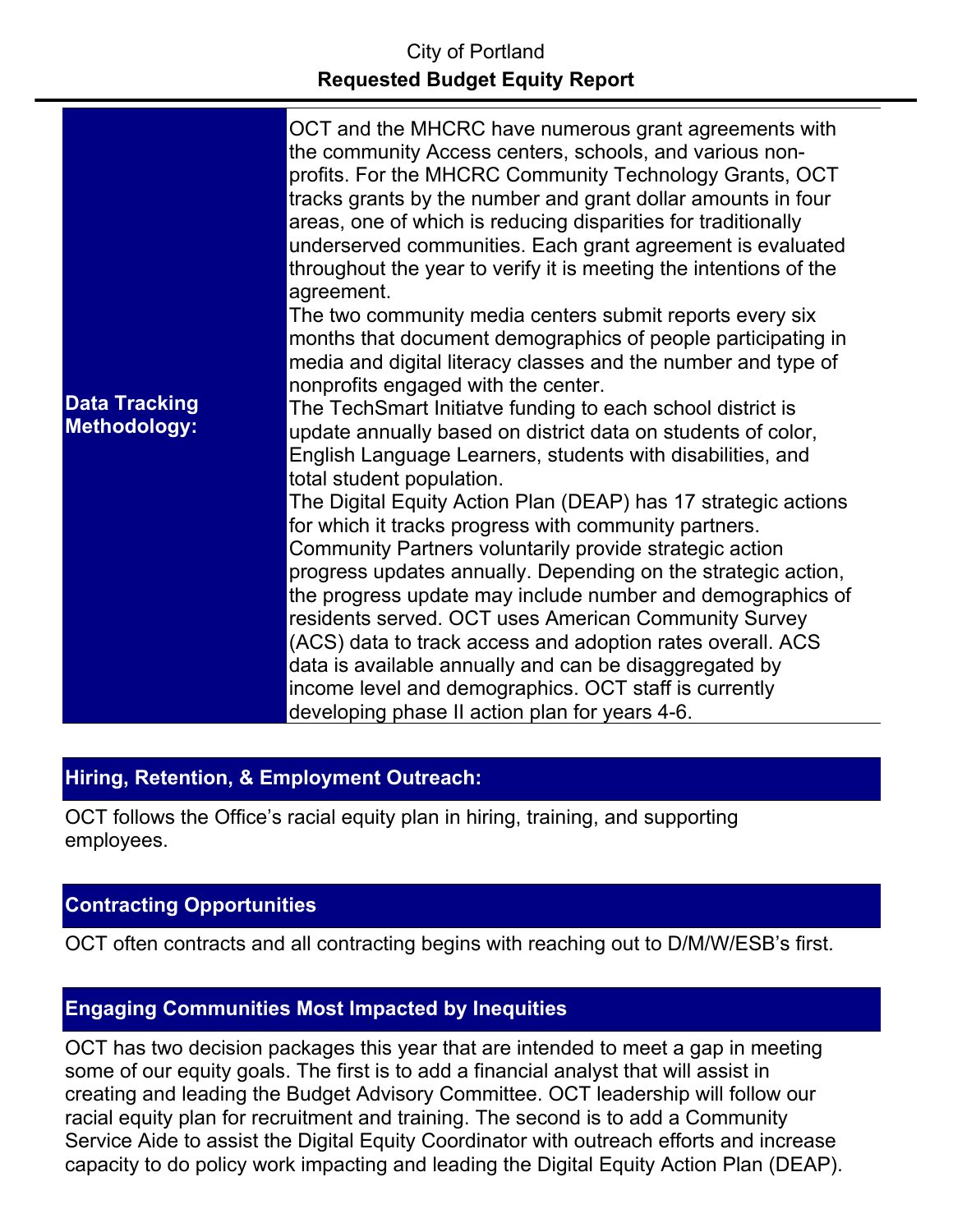### **Empowering Communities Most Impacted by Inequities**

With the help of a financial analyst, OCT will form its Budget Advisory Committee and continue work on the Digital Equity Action Plan (DEAP) through leadership with the Digital Inclusion Network (DIN).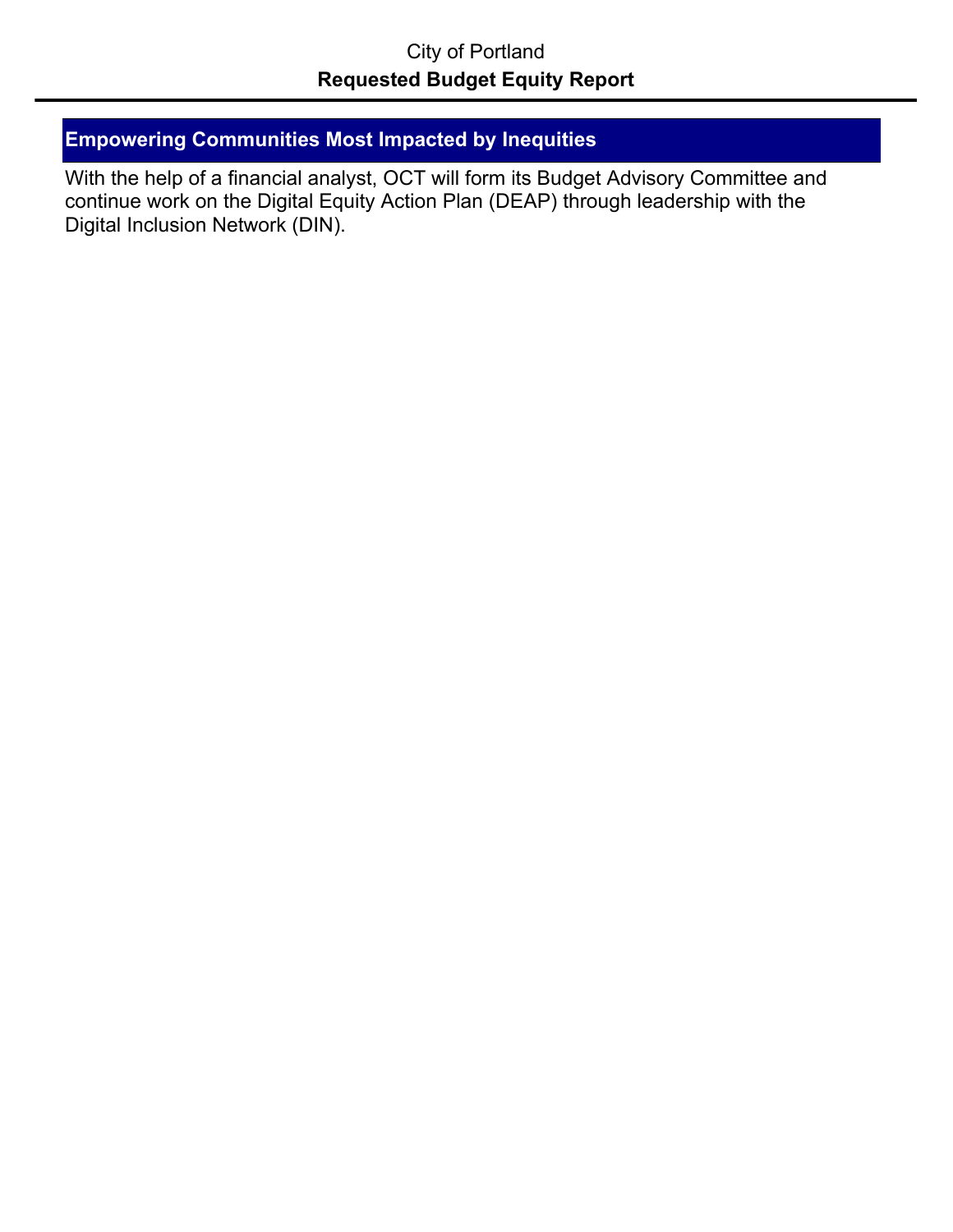### **Office for Community Technology Tuesday, January 28, 2020**

PM1. Report for FY 2020-21 Requested Budget 9:34:46 AM

#### **OUTCOME MEASURES**

|         | <b>Performance Measure</b>                                                                             | <b>KPM</b> | FY 2016-17<br><b>Actuals</b> | FY 2017-18<br><b>Actuals</b> | FY 2018-19<br><b>Actuals</b> | FY 2019-20<br><b>Target</b> | FY 2019-20<br><b>YTD Actuals</b> | FY 2020-21<br><b>Target</b> | <b>Strategic</b><br><b>Target</b> |
|---------|--------------------------------------------------------------------------------------------------------|------------|------------------------------|------------------------------|------------------------------|-----------------------------|----------------------------------|-----------------------------|-----------------------------------|
| CB_0011 | Difference in the percentage of households with<br>home broadband service by household income          |            |                              |                              |                              | %                           |                                  | 4%                          | 4%                                |
| CB 0021 | Total number of hours of local, original video<br>programs produced through community media<br>centers |            |                              |                              |                              |                             |                                  | 5.000                       | 5,000                             |

#### **EFFICIENCY MEASURES**

|         | <b>Performance Measure</b>                                                | <b>KPM</b> | FY 2016-17<br><b>Actuals</b> | FY 2017-18<br><b>Actuals</b> | FY 2018-19<br><b>Actuals</b> | FY 2019-20<br><b>Target</b> | FY 2019-20<br><b>YTD Actuals</b> | FY 2020-21<br><b>Target</b> | <b>Strategic</b><br><b>Target</b> |
|---------|---------------------------------------------------------------------------|------------|------------------------------|------------------------------|------------------------------|-----------------------------|----------------------------------|-----------------------------|-----------------------------------|
| CB_0014 | Franchise and utility management program<br>efficiency ratio              |            |                              |                              |                              | %                           |                                  | 1.5%                        | $1.5\%$                           |
| CB_0017 | Net change in utility and franchise fees not<br>attributable to inflation |            |                              |                              |                              |                             |                                  | \$1,000,000                 | \$1,000,000                       |

#### **OUTPUT MEASURES**

|         | <b>Performance Measure</b>                                                                   | <b>KPM</b> | FY 2016-17<br><b>Actuals</b> | FY 2017-18<br><b>Actuals</b> | FY 2018-19<br><b>Actuals</b> | FY 2019-20<br><b>Target</b> | FY 2019-20<br><b>YTD Actuals</b> | FY 2020-21<br><b>Target</b> | <b>Strategic</b><br><b>Target</b> |
|---------|----------------------------------------------------------------------------------------------|------------|------------------------------|------------------------------|------------------------------|-----------------------------|----------------------------------|-----------------------------|-----------------------------------|
| CB_0010 | Percentage of Digital Equity Action Plan (DEAP)<br>Strategic Actions on track                |            |                              |                              |                              | $\%$                        |                                  | 100%                        | 100%                              |
| CB_0012 | Percentage of Open signal digital literacy training<br>participants that are people of color |            |                              |                              |                              | %                           |                                  | 50%                         | 50%                               |